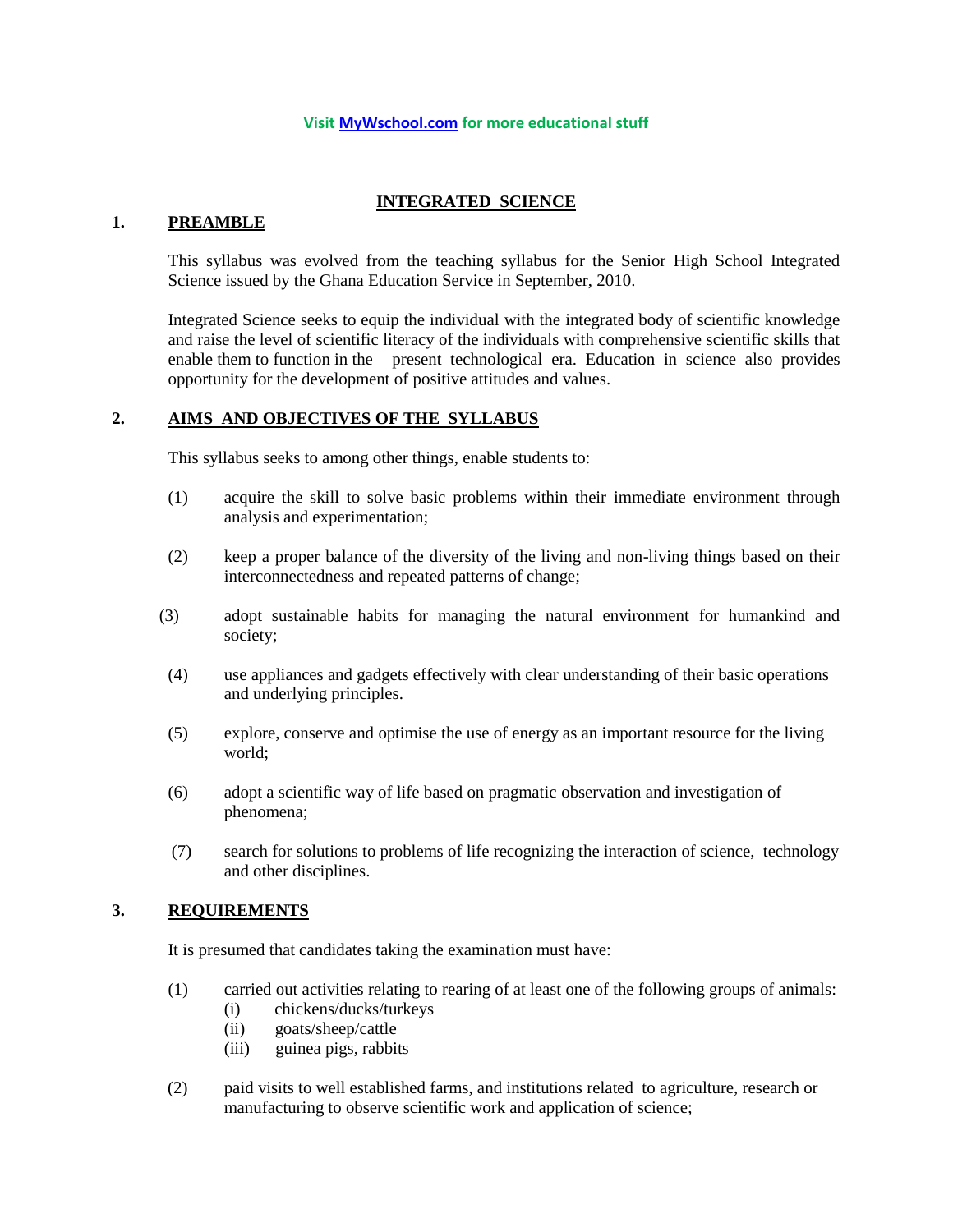(3) kept practical notebooks on records of individual laboratory and field activities performed.

## **4. SCHEME OF EXAMINATION**

There will be three papers, Papers 1, 2 and 3 all of which must be taken. Papers 1 and 2 will be a composite paper to be taken at one sitting.

- **PAPER 1:** Will consist of fifty multiple-choice objective questions all of which must be answered within 1 hour for 50 marks.
- **PAPER 2:** Will consist of six essay-type questions. Candidates will be required to answer four questions within 1 hour 30 minutes for 20 marks each.
- **PAPER 3:** Will consist of four questions on test of practical work. Candidates will be required to answer all the questions within 2 hours for 60 marks.

# **5**. **DETAILED SYLLABUS**

Questions will be asked on the topics set out in the column headed "CONTENTS". The "NOTES" are intended to indicate the scope of the questions but they are not to be as an exhaustive list of limitations and illustrations.

 NOTE: The S.I units will be used for all calculations. However multiples or submultiples of the units may also be used.

|    | <b>CONTENTS</b>                                                                      | <b>NOTES</b>                                                                                                               |
|----|--------------------------------------------------------------------------------------|----------------------------------------------------------------------------------------------------------------------------|
| A. | <b>DIVERSITY OF MATTER</b>                                                           |                                                                                                                            |
| 1. | Introduction to Integrated<br>Science<br>1.1 Concept of<br><b>Integrated Science</b> | Explanation of Science as an interrelated<br>body of knowledge. Carriers in science<br>and technology.                     |
|    | 1.2 The scientific<br>Method                                                         | Identification of the problem.<br>Hypothesis formulation.<br>Experimentation. Data collection.<br>Analysis and conclusion. |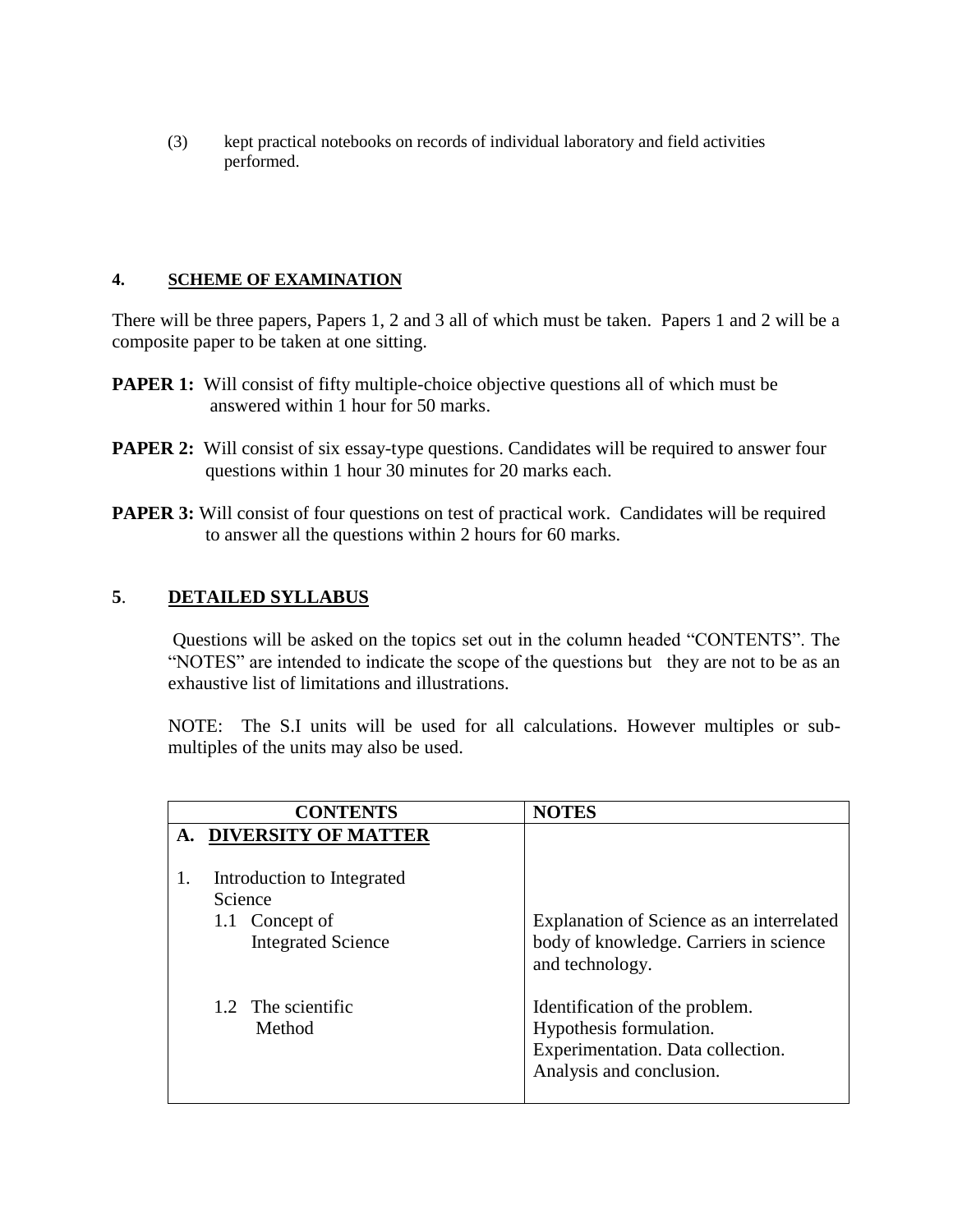| Safety precautions<br>1.3                                    | Safety measures taken in the laboratory                                           |
|--------------------------------------------------------------|-----------------------------------------------------------------------------------|
| in the laboratory                                            | and reasons for them.                                                             |
|                                                              |                                                                                   |
|                                                              |                                                                                   |
| 2.<br>Measurement                                            |                                                                                   |
| 2.1 Basic quantities,<br>derived quantities and their units. | Basic quantities and units of scientific                                          |
|                                                              | measurement: Length (m), Mass<br>(kg), Time (s), Temperature (K), Current         |
|                                                              | (A), Light intensity (cd), Amount of                                              |
|                                                              | substance (mol). Derived quantities and                                           |
|                                                              | their units: Volume $(m3)$ , Density (kgm <sup>-</sup>                            |
|                                                              | $(3)$ , Velocity(ms <sup>-1</sup> ), Force (N), Work and                          |
|                                                              | Energy (J), Quantity of electricity (C),                                          |
|                                                              | Electric resistance $(\&$ !), Potential                                           |
|                                                              | difference $(V)$ , Power $(W)$ .                                                  |
| Measuring instruments<br>2.2                                 | Identification and use of measuring                                               |
|                                                              | instruments such as ruler, balances, stop                                         |
|                                                              | watch, thermometer, measuring cylinder,                                           |
|                                                              | callipers, hydrometer, pipette and burette                                        |
|                                                              | to measure in various units. Necessity                                            |
|                                                              | for measurement<br>Sources of error                                               |
|                                                              |                                                                                   |
| 2.3 Measurement of density and relative                      | Experiments to determine the density of                                           |
| density                                                      | equal volumes of water and salt solution.                                         |
|                                                              | Comparison of densities of water and                                              |
|                                                              | salt solution. Simple experiments of<br>density of regular and irregular objects. |
|                                                              |                                                                                   |
| 3. Diversity of living and non-living things                 |                                                                                   |
| 3.1 Characteristics of living things                         |                                                                                   |
|                                                              | Differences between living and non-<br>living                                     |
|                                                              | things based on the life processes:                                               |
|                                                              | movement, nutrition, growth,                                                      |
|                                                              | respiration, excretion, reproduction,                                             |
|                                                              | irritability should be considered.                                                |
|                                                              | Detailed treatment of the life processes<br>not required.                         |
|                                                              | <b>Explanation of biodiversity</b>                                                |
|                                                              |                                                                                   |
| 3.2 Classification schemes of living                         | Importance of classification.                                                     |
| and non-living things.                                       | Contribution of Aristotle, Linnaeus, and<br>Mendeleev. Treatment to include the   |
|                                                              | following levels or ranks: Living things-                                         |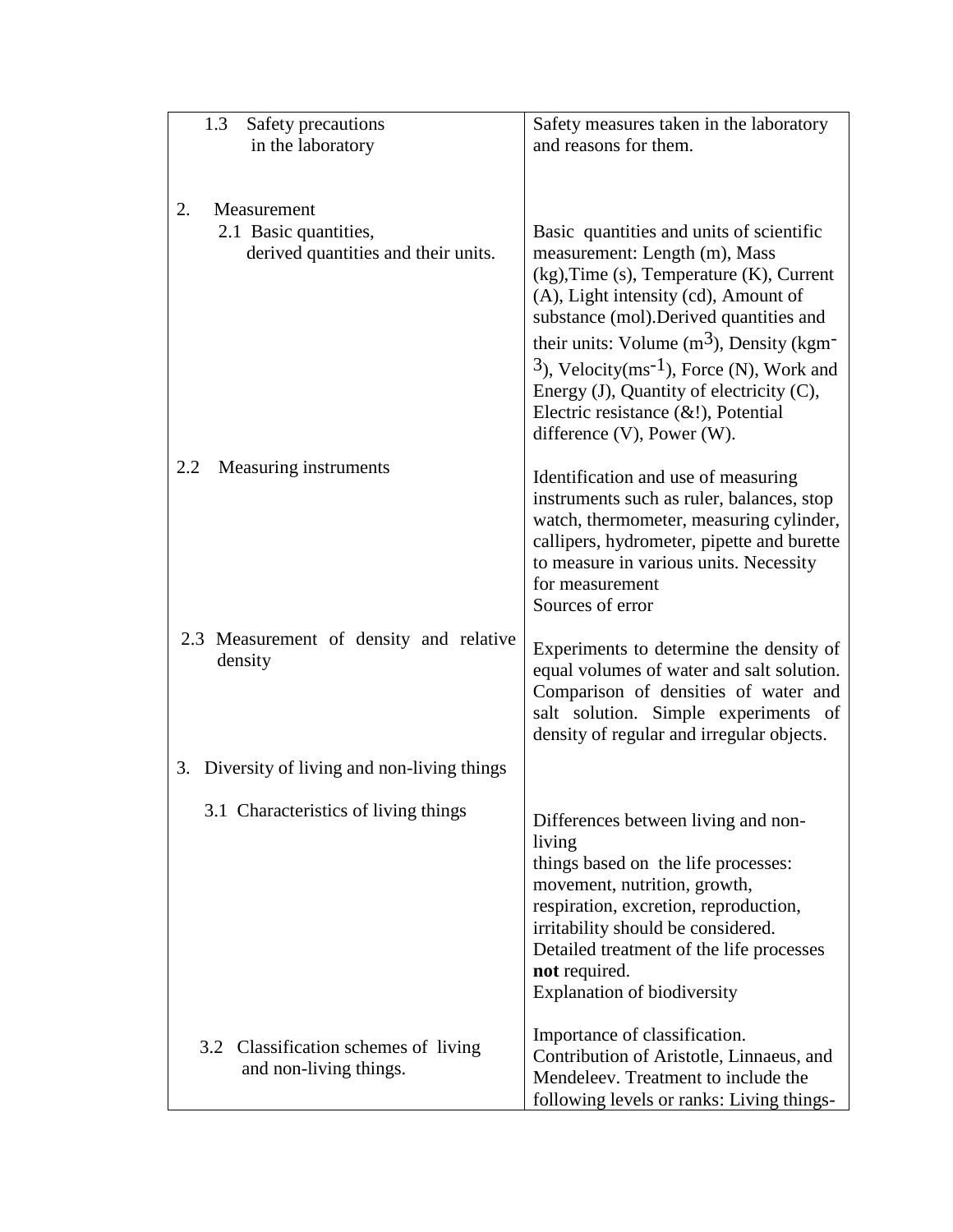|    |                                                                                           | kingdom, division/phylum, class, order,<br>family, genus and species.                                                                                                                                                                                               |
|----|-------------------------------------------------------------------------------------------|---------------------------------------------------------------------------------------------------------------------------------------------------------------------------------------------------------------------------------------------------------------------|
|    | 4. Matter<br>4.1 Particulate nature of matter                                             | Elements- metals and non metals<br>$(1st$ to 20 <sup>th</sup> elements in the periodic<br>table).<br>Atoms, molecules, ions, atomic<br>structure.                                                                                                                   |
|    | 4.2 Elements, compound and mixtures                                                       | Differences between elements,<br>compounds and mixtures.                                                                                                                                                                                                            |
|    | 4.3 Ionic and covalent compounds                                                          | Ionic and covalent bond formation.<br>Characteristic properties of ionic and<br>covalent compounds.<br>IUPAC names of common compounds.                                                                                                                             |
|    | 4.4 Atomic number, mass number,<br>isotopes and relative atomic mass<br>of given elements | Relative atomic masses should be<br>explained using the periodic table.<br>Carbon-12 isotope should be mentioned<br>as reference scale.                                                                                                                             |
|    | 4.5 Mole, molar mass and formula<br>mass                                                  | The mole as unit of the physical<br>quantity; amount of substance. Mention<br>should be made of Avogadro's number.<br>Calculation of formula mass and molar<br>mass using relative atomic masses.<br>Calculation of amount of substance in<br>moles given its mass. |
|    | 4.6 Preparation of solutions                                                              | Preparation of standard solution of<br>NaOH, HCl, NaCl and sugar. Dilution of<br>standard solution.                                                                                                                                                                 |
| 5. | Cells<br>Plant and animal cells<br>5.1                                                    | Structure and function of plant and<br>animal cells. Drawing and labelling<br>required.                                                                                                                                                                             |
|    | 5.2 Types of plant and animal cells<br>(Specialised cells)                                | Red blood cell, nerve cell, leaf<br>epidermal cell, sperm cell, leaf palisade<br>cells, lymphocyte and phagocyte.<br>Functions of cell organelles required.                                                                                                         |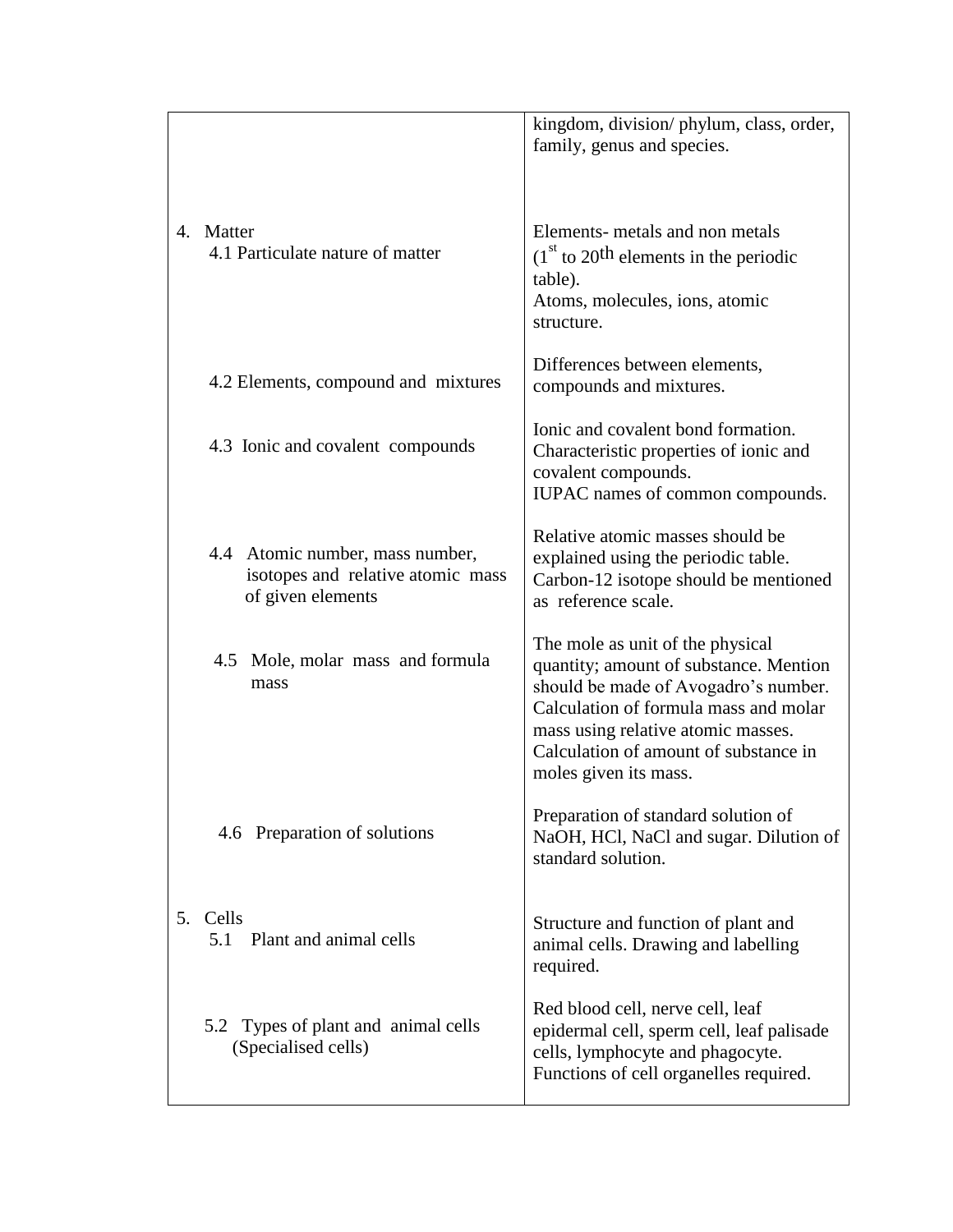|    | 6. Rocks<br>6.1 Types, formation and<br>characteristics of rocks.                | Formation of igneous, sedimentary and<br>metamorphic rocks and their<br>characteristics.                                                                                                                |
|----|----------------------------------------------------------------------------------|---------------------------------------------------------------------------------------------------------------------------------------------------------------------------------------------------------|
|    | 6.2 Weathering of rocks                                                          | Physical, biological and chemical<br>weathering of rocks. Explanation of the<br>effect of hydration, hydrolysis,<br>carbonation and oxidation on rocks is<br>required.                                  |
|    | 7. Acids, bases, and salts<br>7.1 Simple definition<br>of acids, bases,<br>salts | Definition of acids and bases in terms of<br>Proton<br>transfer (Bronsted- Lowry<br>concept).                                                                                                           |
|    | 7.2 Physical and<br>chemical properties<br>of acids, bases and<br>salts          | Properties and uses of acids, bases and<br>salts.<br>Description of laboratory preparation of<br>hydrogen, carbon dioxide and ammonia<br>gases. Test for hydrogen, carbon dioxide<br>and ammonia gases. |
|    | 7.3 Examples of<br>chemical substances<br>classified as acids,<br>bases or salts | Simple chemical tests to classify<br>chemical substances as acids, bases, or<br>salts.                                                                                                                  |
|    | 7.4 Methods of<br>preparation of salts                                           | Preparation of salts using the following<br>methods: neutralization, precipitation,<br>$acid + salt$ , and $acid + metal$ .                                                                             |
|    | 7.5 Acid-base<br>indicators                                                      | Description of the colours developed by<br>phenolphthalein, litmus and methyl<br>orange in dilute acids and dilute bases.                                                                               |
|    | 7.6 Determination of<br>pH of a given solutions.                                 | The nature and use of the universal<br>indicator and pH metre. Determination<br>of soil pH is required.                                                                                                 |
| 8. | Soil conservation<br>8.1 Principles of soil                                      | Explanation of the concept of soil<br>conservation. Description of activities to<br>conserve soil water and maintain soil                                                                               |

 $\mathbf{L}$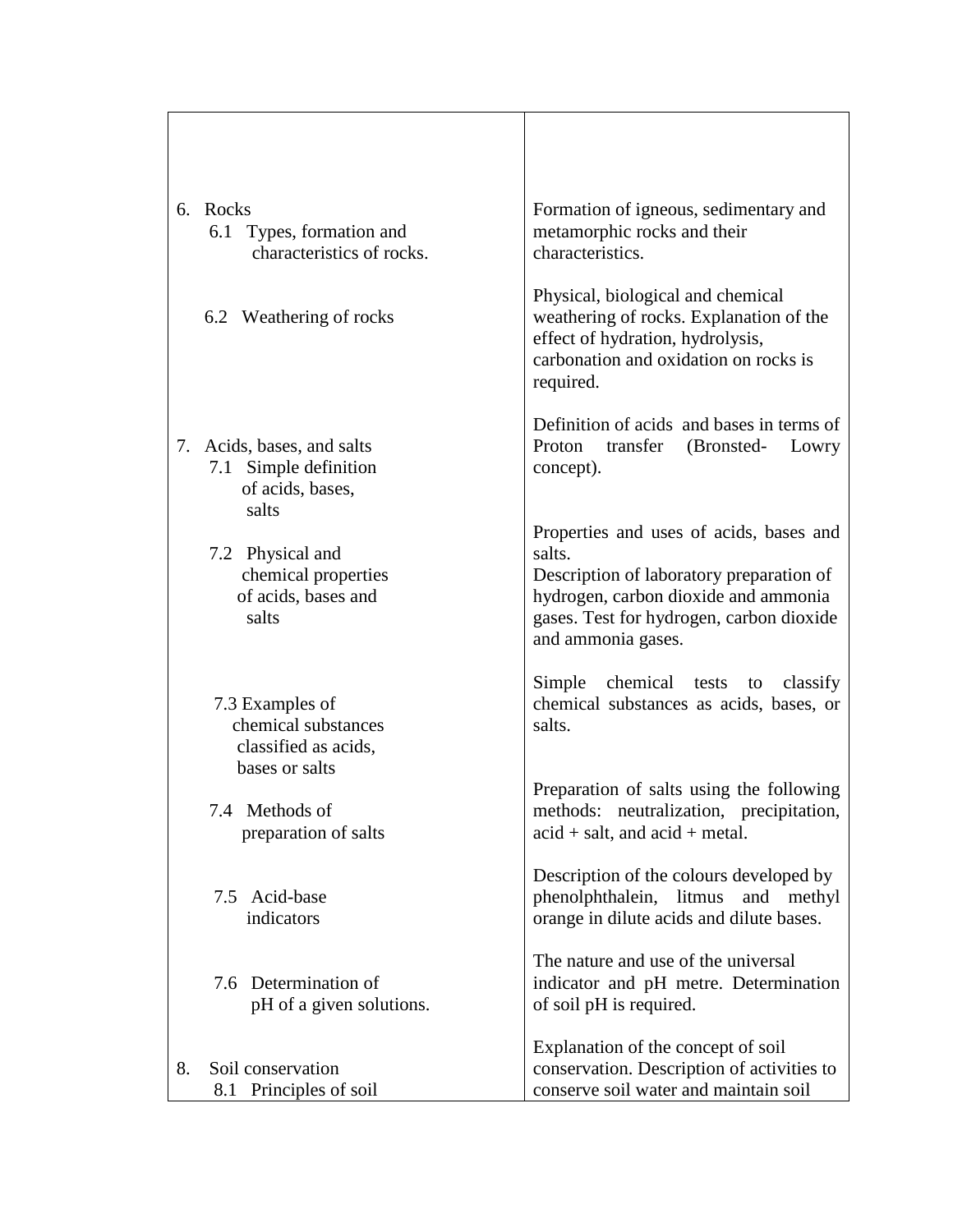|    |       | and water                                           | fertility; irrigation, mulching, addition of                                                                                                                                                                                                                                                |
|----|-------|-----------------------------------------------------|---------------------------------------------------------------------------------------------------------------------------------------------------------------------------------------------------------------------------------------------------------------------------------------------|
|    |       | conservation                                        | organic matter or crop rotation.                                                                                                                                                                                                                                                            |
|    |       | 8.2 Classification of soil nutrients                | Macro (major) nutrients; nitrogen (N),<br>potassium (K), phosphorus (P), calcium<br>(Ca), magnesium (Mg), sulphur (S).                                                                                                                                                                      |
|    |       |                                                     | (minor) nutrients:<br>Micro<br>born(B),<br>zinc(Zn)<br>molybdenum(Mo),<br>$magnese(Mn)$ ,<br>$copper(Cu)$ ,<br>chlorine(Cl), iron(Fe).                                                                                                                                                      |
|    | 8.3   | Functions and deficiency<br>symptoms of nutrients   | Description of the deficiency symptoms<br>of the following nutrients in plants:<br>potassium,<br>nitrogen,<br>phosphorus,<br>mangenese and iron.                                                                                                                                            |
|    |       | 8.4 Maintenance of soil fertility                   | Application of organic and inorganic<br>manures/ fertilizers, crop rotation, cover<br>cropping, liming, and green manuring.                                                                                                                                                                 |
|    |       | 8.5 Organic and inorganic fertilizers               | Identification and classification of<br>organic and inorganic fertilizers.<br>Methods of applying fertilizers.                                                                                                                                                                              |
|    |       | 8.6 Depletion of soil resources                     | Factors which lead to the depletion of<br>soil resources: erosion, overgrazing,<br>poor farming methods, dumping of non-<br>biodegradable waste on land, improper<br>irrigation and drainage practices, surface<br>mining and quarrying, deforestation, and<br>excessive use of fertilizer. |
| 9. | Water | 9.1 Physical and<br>chemical properties<br>of water | Experiments to determine/demonstrate:<br>boiling point of water.<br>(i)<br>the solvent action of water on a<br>(ii)<br>variety of substances.<br>(iii) presence of dissolved substances<br>(iv) polar nature of water.<br>Uses of water.                                                    |
|    | 9.2   | Hardness and softness of water.                     | Advantages and disadvantages of hard<br>and soft water. Causes of hardness of<br>water $(Ca^{++}, Mg^{++}, Fe^{++}$ ions).<br>Softening hard water (addition of                                                                                                                             |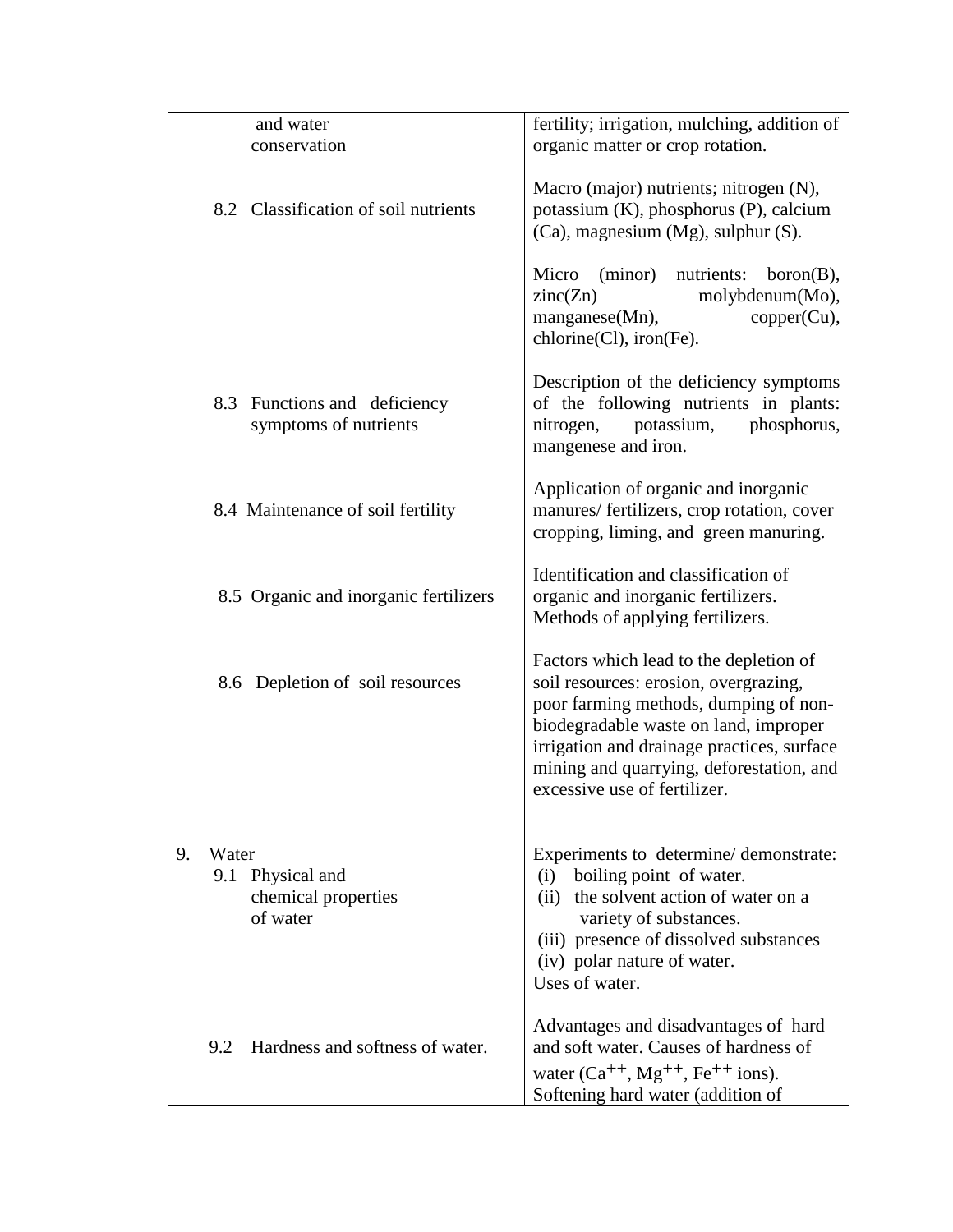|                                      | washing soda, ion exchange, boiling and<br>distillation).                          |
|--------------------------------------|------------------------------------------------------------------------------------|
|                                      | Steps involved in the treatment of water                                           |
| 9.3<br>Treatment of water for public | for public consumption.                                                            |
| consumption                          |                                                                                    |
| 10. Metals and non-metals            | Classification of materials into metals,                                           |
| 10.1 Classification of materials     | semi-metals (metalloids), and non-                                                 |
|                                      | metals.                                                                            |
|                                      | Physical properties of metals, semi-                                               |
|                                      | metals and non-metals under                                                        |
|                                      | conductivity, luster, malleability,<br>ductility, sonority, density, melting point |
|                                      | and tensile strength.                                                              |
|                                      | Uses of the following elements: Al, Cu,                                            |
| 10.2 Uses of metals, semi-metals and | Fe, Au, C, O <sub>2</sub> , N <sub>2</sub> . Application of semi-                  |
| non-metals                           | metals.                                                                            |
|                                      | Examples of alloys and their constituent                                           |
| 10.3<br>Alloys                       | elements (steel, bronze, brass). Uses of                                           |
|                                      | alloys. Advantages of alloys in                                                    |
|                                      | manufacture of certain household items.                                            |
|                                      |                                                                                    |
| 11. Exploitation of minerals         | Exploitation of the following minerals in<br>Ghana: Bauxite, diamond, gold, crude  |
|                                      | oil and kaolin.                                                                    |
|                                      | Negative impact of exploitation<br>of                                              |
|                                      | minerals<br>mentioned<br>and<br>how<br>to                                          |
|                                      | minimize the effect.                                                               |
| 12. Rusting                          | Conditions necessary for rusting.                                                  |
| 12.1 Process of rusting              | Experiments to show that air and water                                             |
|                                      | are necessary for rusting. Experiments to                                          |
|                                      | show that salt, dilute acid, dilute base                                           |
|                                      | and heat affect the rate of rusting in iron.                                       |
|                                      | Methods of preventing rusting: oiling/                                             |
| 12.2 Prevention of rusting           | greasing, painting, galvanizing, tin-                                              |
|                                      | coating, electroplating, cathode                                                   |
|                                      | protection and keeping the metal dry.                                              |
|                                      | Effectiveness of the various methods of<br>preventing rusting. Items in the home   |
|                                      |                                                                                    |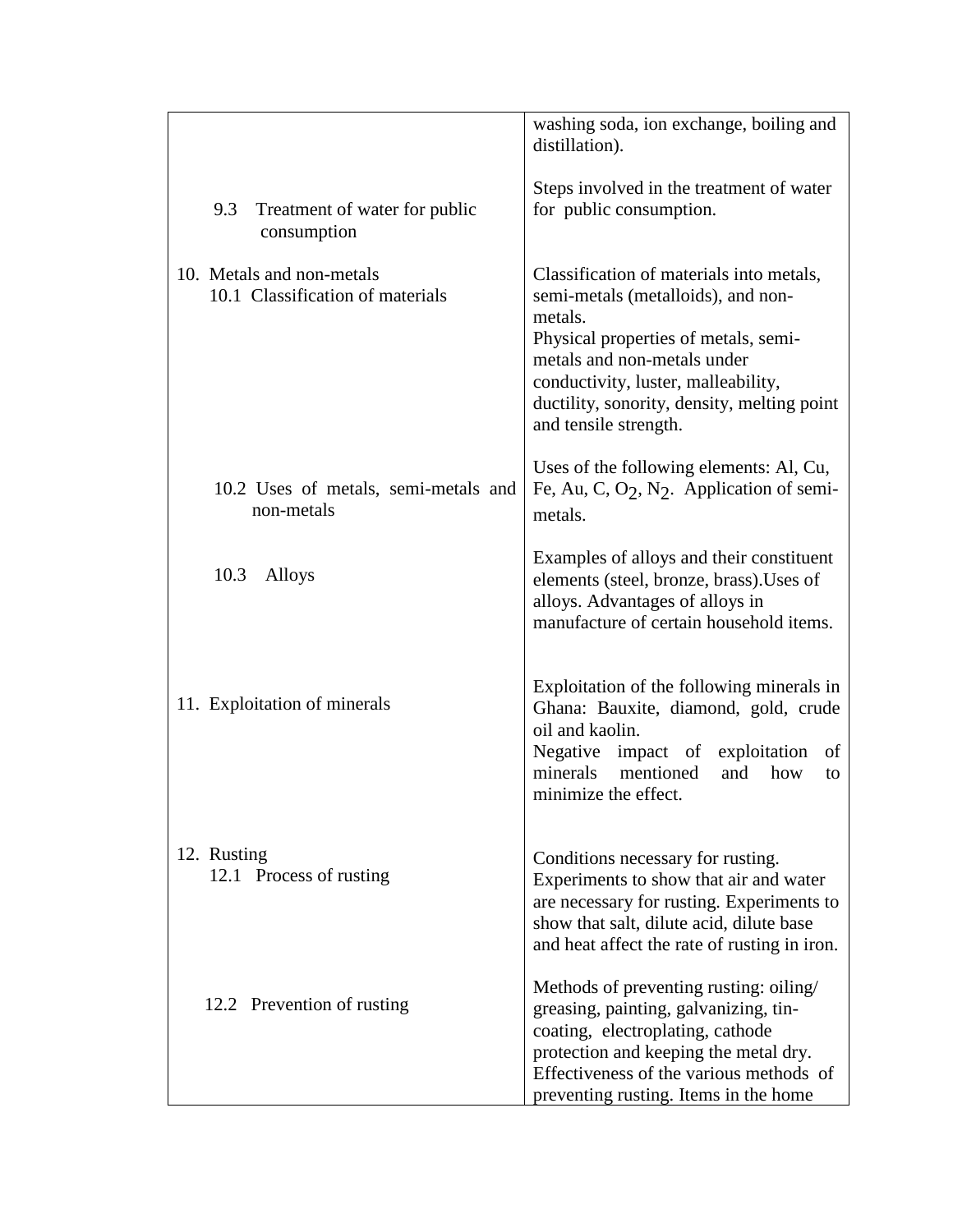|                                                                             | that undergo rusting.                                                                                                                                                                                                                                        |
|-----------------------------------------------------------------------------|--------------------------------------------------------------------------------------------------------------------------------------------------------------------------------------------------------------------------------------------------------------|
| 13. Organic and inorganic compounds                                         | Hydrocarbons (first four members in<br>each group), alkanols (methanol,<br>ethanol, propanol), alkanoic acids (first<br>two members), alkanoates (first two<br>members), fats and oils. Functional<br>groups, properties and uses of organic<br>compounds.   |
| 13.1 Classification of chemicals as organic<br>and inorganic                | Differences between organic and<br>inorganic compounds.<br>Importance of organic chemistry in<br>industrialization.                                                                                                                                          |
| 13.2 Neutralization and esterterification                                   | Differences between neutralization and<br>esterification. Equations representing<br>neutralization and esterification<br>reactions.                                                                                                                          |
| 13.3 Petrochemicals                                                         | Sources, application and effects of<br>petrochemicals on the environment.<br>The refinery of crude oil. Uses of<br>petrochemical such as plastics,<br>pharmaceuticals and<br>agrochemicals.                                                                  |
| <b>CYCLES</b><br><b>B.</b><br>1.<br>Air movement<br>1.1 Land and sea breeze | Explanation of formation of land and sea<br>breezes. Demonstration of convectional<br>currents using smoke-box and heated<br>water with crystals of $KMnO4$ .                                                                                                |
| 1.2 Types of air masses and their<br>movement                               | Trade winds: Easterlies and Westerlies.<br>Description<br>of the<br>direction<br>of<br>movement of major air masses on the<br>earth's surface.                                                                                                               |
| 1.3 Effect of moving air masses                                             | Differences between air masses and<br>storm.<br>Effect of moving air masses: spread of<br>pollutants and effect on climate.<br>Precautions against effects of storms.<br>Use of the future's wheel to trace effects<br>of spread of pollutants by air masses |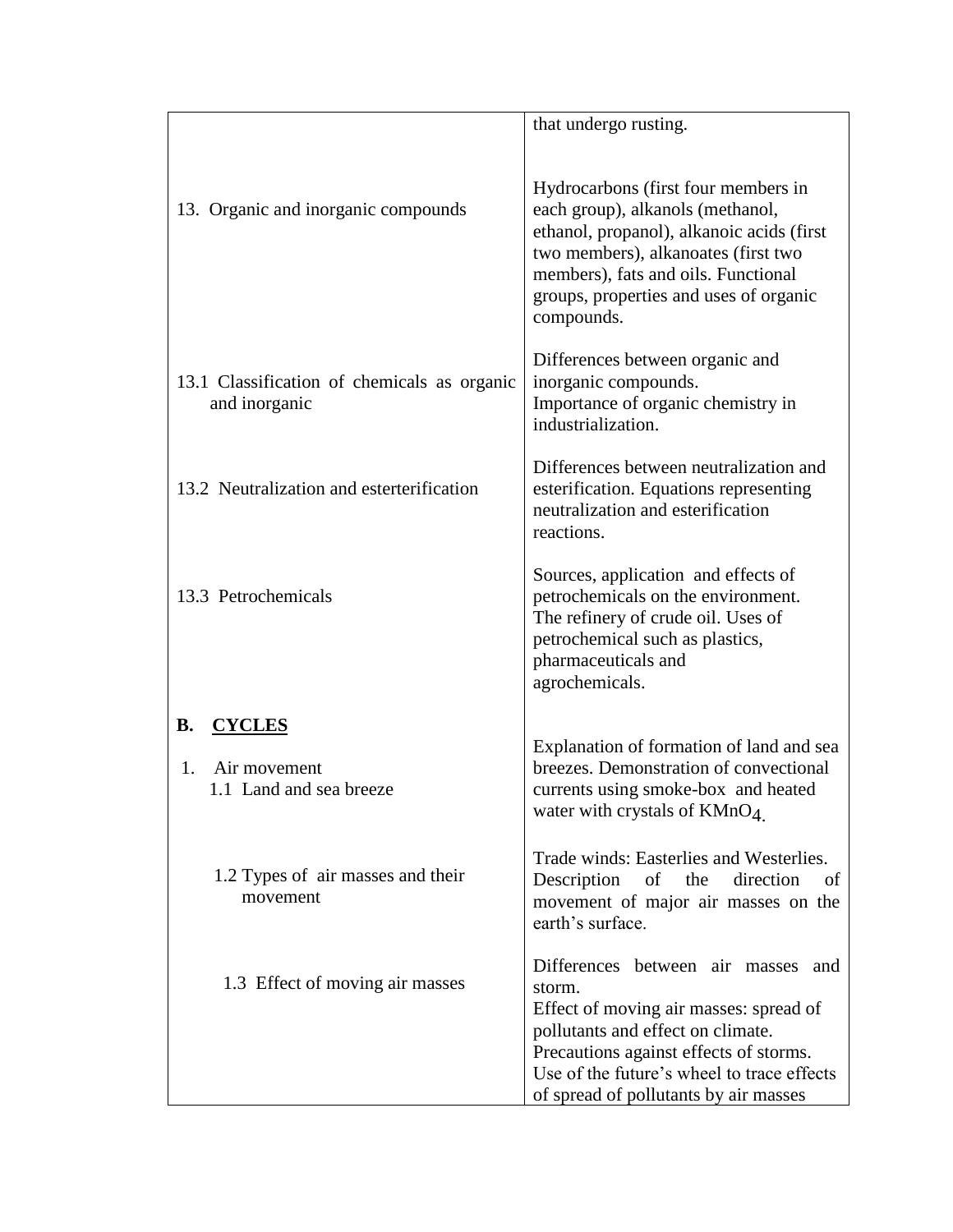|                                                                           | required.<br>Tornados, hurricanes, typhoons should<br>be mentioned.                                                                                                                                                                                                                                                                                                                                  |
|---------------------------------------------------------------------------|------------------------------------------------------------------------------------------------------------------------------------------------------------------------------------------------------------------------------------------------------------------------------------------------------------------------------------------------------------------------------------------------------|
| 2.<br>Nitrogen cycle<br>2.1 Importance                                    | Drawing and description of the nitrogen<br>cycle<br>Importance of the nitrogen cycle to<br>plants and animals.                                                                                                                                                                                                                                                                                       |
| 3. Hydrological cycle<br>3.1 Distribution of earth's water                | Location of earth's water (groundwater)<br>and surface water) and how much of it is<br>available for human use. Percentage<br>distribution of water on the earth's<br>surface to be mentioned.                                                                                                                                                                                                       |
| 3.2 Hydrological cycle                                                    | Processes involved in the hydrological<br>cycle using appropriate diagrams.<br>Relevance of hydrological cycle to<br>plants and animals.                                                                                                                                                                                                                                                             |
| 3.3 Sources of water contamination                                        | Main sources of water contamination:<br>domestic waste, trade waste, industrial<br>waste, radioactive waste, and 'special'<br>waste such as waste from hospital.                                                                                                                                                                                                                                     |
| 3.4 Effects of water contamination                                        | Water-washed, water-based and insect-<br>based carrier diseases                                                                                                                                                                                                                                                                                                                                      |
| Water conservation methods<br>3.5                                         | Household water treatment, waste water<br>treatment, safe water storage, modern<br>and traditional rainwater harvesting<br>systems.                                                                                                                                                                                                                                                                  |
| 4. Life cycles of pests and parasites<br>4.1 Types of pests and parasites | Distinguish between pests and parasites.<br>Common pests of humans and farm<br>animals (cockroach, housefly, tsetsefly,<br>and mosquito) common endoparasites,<br>tapeworm, liver fluke and round worm),<br>common ectoparasites (tick, bed bug<br>louse, flea, mite). Common pests and<br>parasites of plants (rice and maize<br>weevils, mistletoe, dodder and cassytha<br>beetle and stem borers. |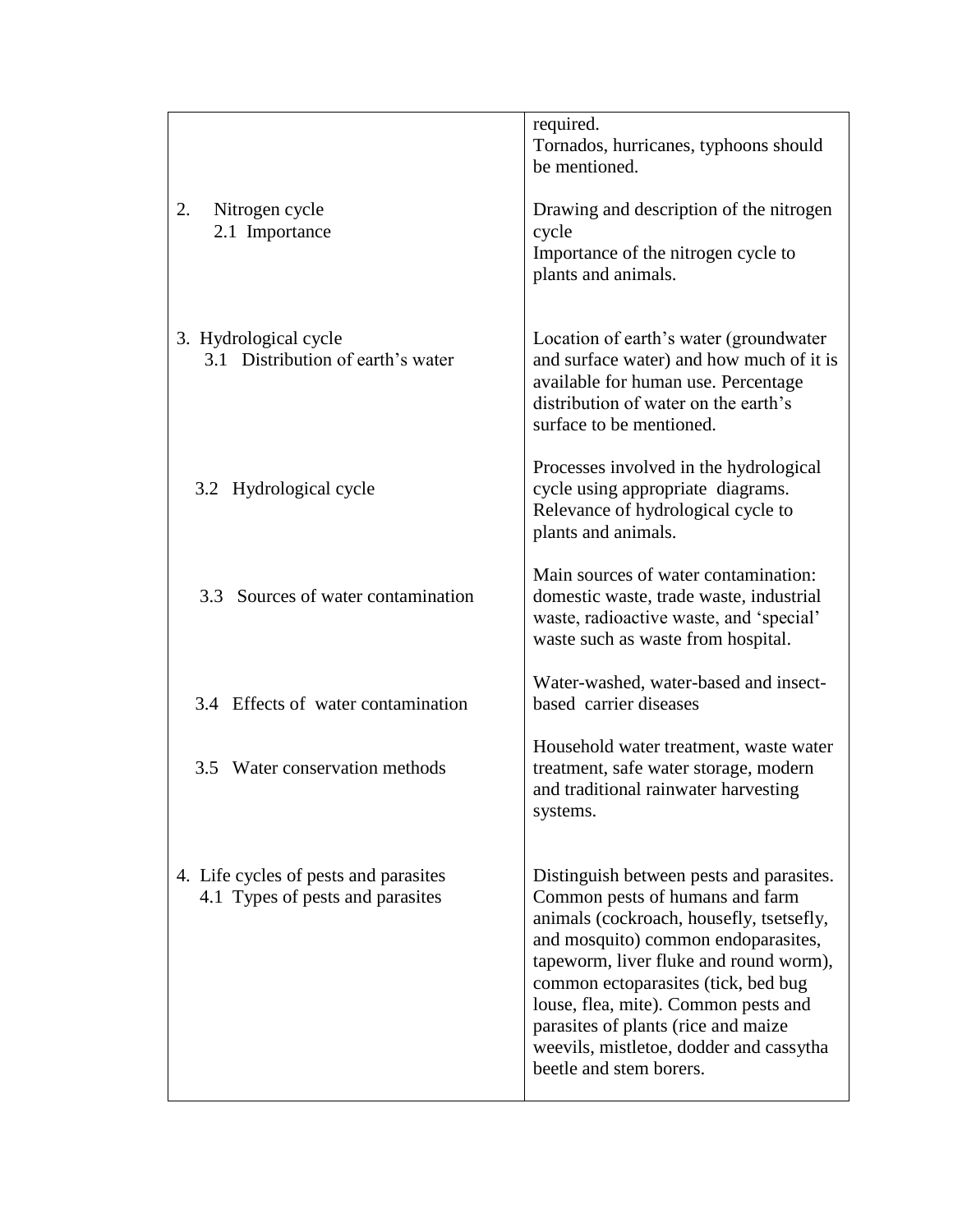|    | 4.2 Life cycles of some pests and<br>parasites of human, plants and farm<br>animals                           | Life cycles of the following: an<br>endoparasite (tape worm, and guinea<br>worm), pest of humans [Anopheles<br>mosquito] malaria parasite<br>(Plasmodium), a crop pest (weevil).<br>Control methods of the pests and<br>parasites are required.                                                                                                                                                 |
|----|---------------------------------------------------------------------------------------------------------------|-------------------------------------------------------------------------------------------------------------------------------------------------------------------------------------------------------------------------------------------------------------------------------------------------------------------------------------------------------------------------------------------------|
| 5. | Crop production<br>5.1 General principles of crop<br>production                                               | Selection of appropriate varieties, site<br>selection and land preparation, methods<br>of propagation and planting methods,<br>cultural practices, pest and disease<br>control, harvesting, processing, storage<br>and marketing.                                                                                                                                                               |
|    | 5.2 Production of crops                                                                                       | Application of all crop production<br>mentioned in 5.1 to produce a crop,<br>harvest, generate new planting materials,<br>keep records and market. Precautions<br>against post harvest losses. Production<br>should be limited to the following crops:<br>vegetables (okro/lettuce/carrot); cereals<br>(maize/millet); legumes<br>(cowpea/groundnut); root crop<br>(cassava); stem tuber (yam). |
| 6. | General principles of farm animal<br>production:<br>6.1 Main activities involved in farm<br>animal production | Selection of suitable breeds, choice of<br>management system, breeding systems<br>and care of the young, management<br>practices including animal health care<br>and feeding, finishing, processing and<br>marketing of produce.                                                                                                                                                                |
|    | 6.2 Ruminant production                                                                                       | Types of breeds and their characteristics,<br>practices,<br>management<br>breeding<br>systems, common pests and diseases and<br>marketing of products. Production<br>should be limited to cattle, goats and<br>sheep.                                                                                                                                                                           |
|    | 6.3 Production of non-ruminant                                                                                | Main activities outlined in 6.1 to<br>produce a non-ruminant farm animal.<br>Production limited to poultry, pigs and<br>rabbits.                                                                                                                                                                                                                                                                |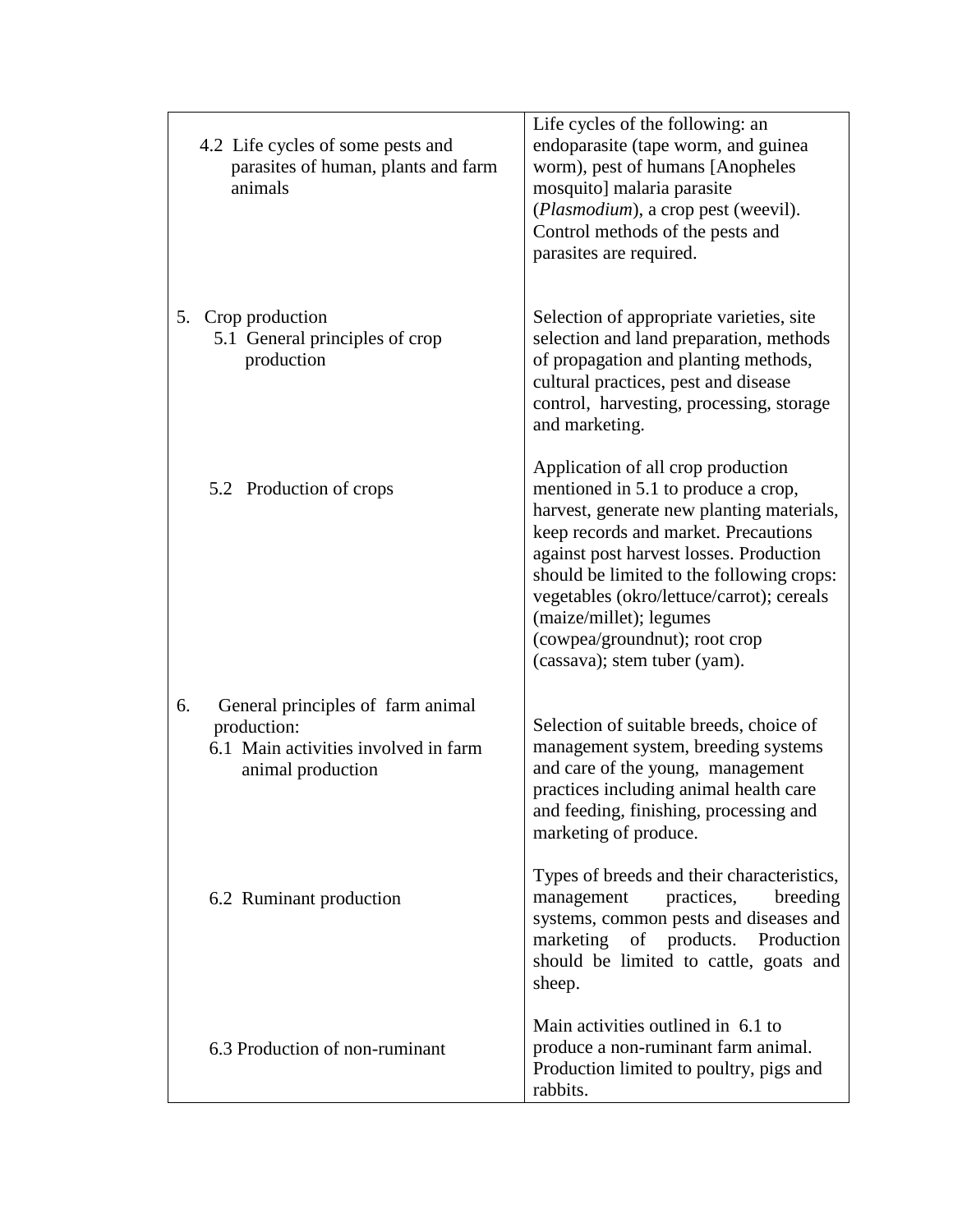| C. SYSTEMS<br>1. Skeletal system<br>1.1 The mammalian skeleton   | Major parts and functions of the<br>mammalian skeleton.<br>Axial skeleton: skull and vertebral<br>column.<br>Appendicular skeleton: limbs and the<br>limb girdles.<br>Types of joints.<br>Detailed treatment of the individual<br>bones not required.                                                                                                   |
|------------------------------------------------------------------|---------------------------------------------------------------------------------------------------------------------------------------------------------------------------------------------------------------------------------------------------------------------------------------------------------------------------------------------------------|
| 2. Reproduction and growth in plants<br>2.1 Structure of flowers | Parts of a flower and variation in flower<br>structure. Examination of complete<br>flower and half flower with free parts.<br>Bi-sexual flower (Flamboyant or Pride<br>of Barbados or <i>Hibiscus sp.</i> ).<br>Uni-sexual flower with free parts (water<br>melon, gourd and pawpaw).<br>Drawing and labelling of complete and<br>half flower required. |
| 2.2 Pollination and fertilization                                | Processes of pollination and fertilization.<br>Adaptations of flowers for pollination<br>required. Formation of fruits and seeds.                                                                                                                                                                                                                       |
| 2.3 Fruits                                                       | Classification of fruits into dry fruits and<br>fleshy or succulent fruits.                                                                                                                                                                                                                                                                             |
| 2.4 Seeds                                                        | Seed structure: endospermous<br>(monocotyledon) and non-<br>endospermous<br>(dicotyledon) seeds. Functions of parts of<br>seeds.                                                                                                                                                                                                                        |
| 2.5 Seeds and fruits dispersal                                   | Structure of seeds/fruits and how they<br>are adapted to their mode of dispersal.<br>Agents of dispersal. Explosive<br>mechanism in fruits of Balsam and Pride<br>of Barbados. Advantages and<br>disadvantages of seed and fruit dispersal.                                                                                                             |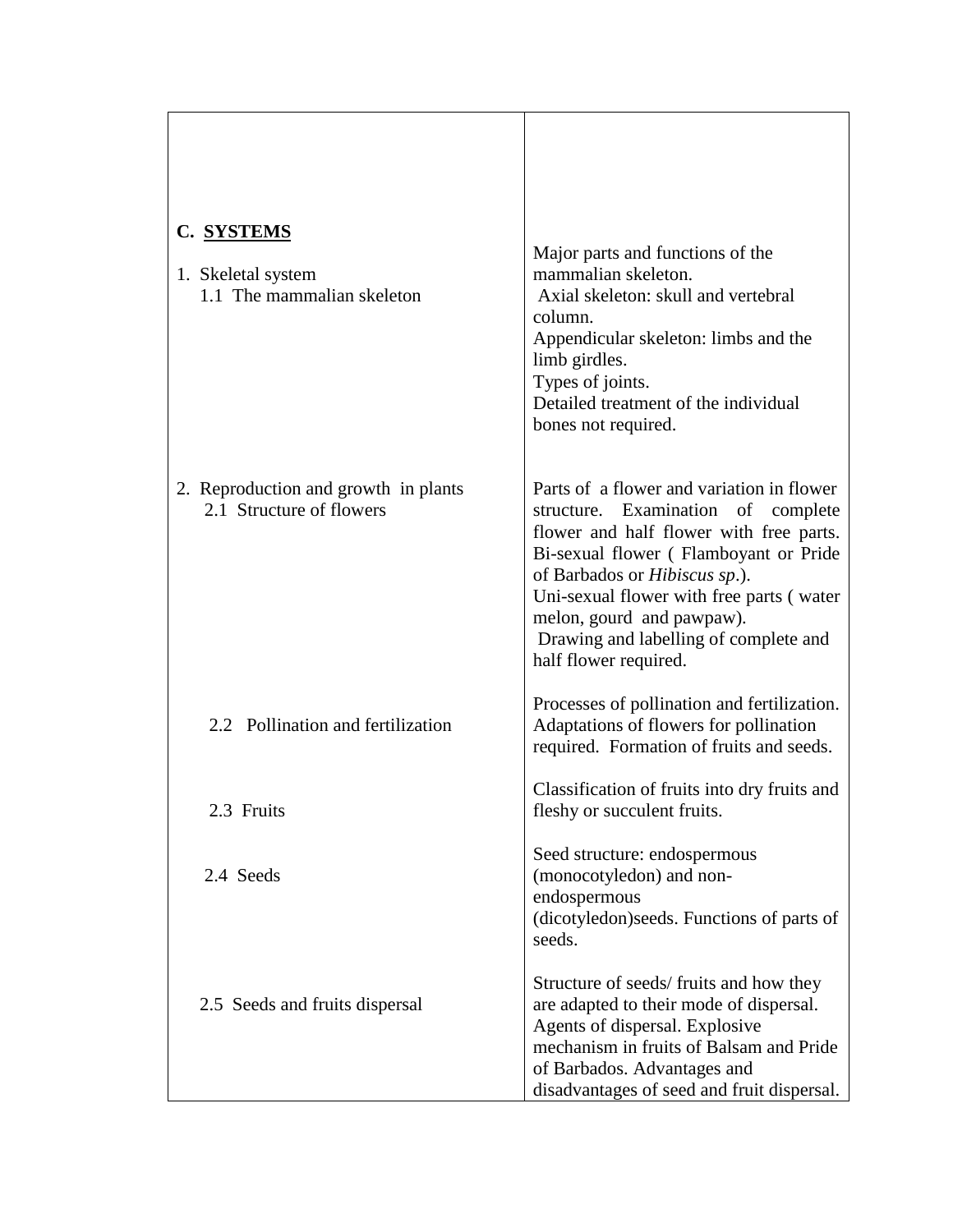| 2.6 Seed germination<br>2.7 Vegetative (Asexual) reproduction in<br>plants | The process and conditions for<br>germination.<br>Types of germination: hypogeal and<br>epigeal.<br>Formation of new plants from corms,<br>bulbs, setts, rhizomes, cuttings, stolons,<br>runners. Distinction between budding<br>and grafting. Importance of the methods<br>of vegetative propagation. |
|----------------------------------------------------------------------------|--------------------------------------------------------------------------------------------------------------------------------------------------------------------------------------------------------------------------------------------------------------------------------------------------------|
| 3. Respiratory system                                                      | Explanation of respiration and how<br>energy is released from food substances<br>for living organisms. Importance of<br>respiration to living organisms.                                                                                                                                               |
| 3.1 Aerobic and anaerobic respiration                                      | Distinction between aerobic and<br>anaerobic respiration.                                                                                                                                                                                                                                              |
| 3.2 Structure and functions of the<br>respiratory system in mammals        | Identification of the respiratory organs<br>of the respiratory system. Functions of<br>the trachea, lungs, ribs, intercostal<br>muscles and diaphragm.                                                                                                                                                 |
| 3.3 Inhalation and exhalation                                              | Mechanisms of inhalation and<br>exhalation.                                                                                                                                                                                                                                                            |
| 3.4 Problems and disorders of the<br>respiratory system                    | Lung cancer, asthma, tuberculosis,<br>whooping cough and pneumonia.<br>Prevention and control of these<br>problems and disorders.                                                                                                                                                                      |
| 3.5 Exchange of respiratory gases in<br>plants.                            | Description of how respiratory gases<br>[oxygen and carbon (IV) oxide] are<br>taken in and out of plants. Importance of<br>cell (tissue) respiration. Glycolysis and<br>Kreb's cycle not required.                                                                                                     |
| 4. Food and nutrition<br>4.1 Classes of food<br>and food<br>substances     | Classes of food and food substance and<br>their importance: carbohydrates,<br>proteins, lipids, vitamins, mineral salts<br>and water. Importance of balanced diet.<br>Food test for starch protein and lipids.                                                                                         |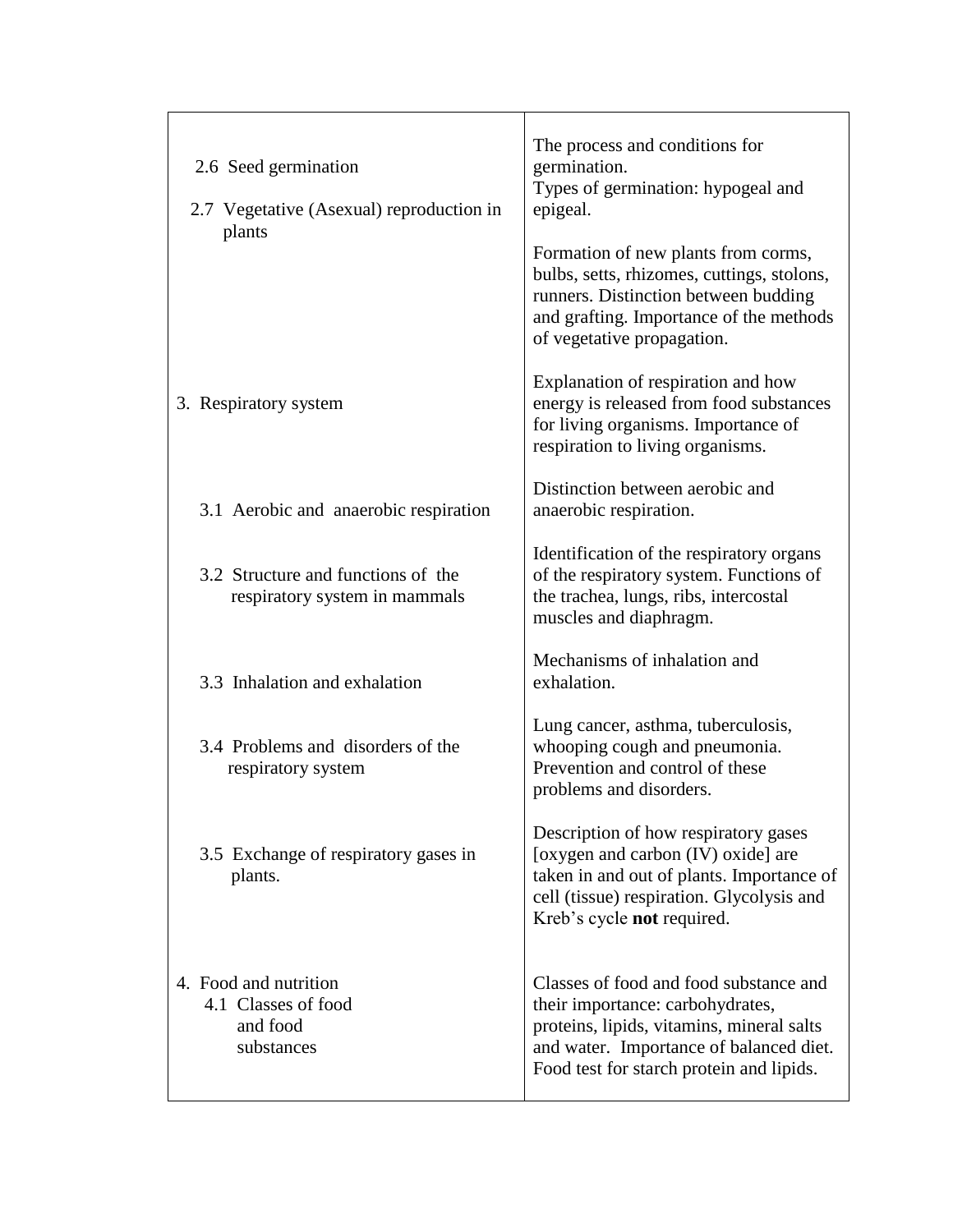| 4.2 Malnutrition                                                                                                                                                                                                                                                              | Explanation of malnutrition and its<br>effects.<br>Relationship between diet and certain<br>diseases – night blindness, high blood<br>pressure, diabetes, obesity, lactose<br>intolerance, and Kwashiorkor.<br>Importance of roughage.                                                                                                                                                                                                                                                                                                                                   |
|-------------------------------------------------------------------------------------------------------------------------------------------------------------------------------------------------------------------------------------------------------------------------------|--------------------------------------------------------------------------------------------------------------------------------------------------------------------------------------------------------------------------------------------------------------------------------------------------------------------------------------------------------------------------------------------------------------------------------------------------------------------------------------------------------------------------------------------------------------------------|
| 4.3 Food fortification and enrichment                                                                                                                                                                                                                                         | The essence of food fortification and<br>enrichment. Determination of body mass<br>index (BMI)                                                                                                                                                                                                                                                                                                                                                                                                                                                                           |
| 4.4 Health benefits of water                                                                                                                                                                                                                                                  | The importance of water to the human<br>body.                                                                                                                                                                                                                                                                                                                                                                                                                                                                                                                            |
| Dentition, feeding and digestion in<br>5.<br>mammals<br>5.1 Structure of<br>different types<br>of teeth in<br>relation to their<br>functions<br>5.2 Care of teeth<br>in humans<br>5.3 Digestive<br>system of<br>human<br>6. Transport: Diffusion, osmosis and<br>plasmolysis. | Structure and functions of the teeth.<br>Drawing and labelling of a vertical<br>section of a typical tooth. Differences in<br>dentition in humans and other mammals<br>in relation to diet.<br>Proper ways of caring for the teeth to<br>prevent dental problems.<br>Structure and functions of digestive<br>systems in humans.<br>Explanation of diffusion, osmosis, and<br>plasmolysis. Simple experiments to<br>demonstrate diffusion in air and in<br>liquids; osmosis in living tissue and in<br>non-living tissue. Examples of diffusion<br>and osmosis in nature. |
| 7.<br><b>Excretory</b> system                                                                                                                                                                                                                                                 | Explanation of excretion. Distinction<br>between excretion and egestion.                                                                                                                                                                                                                                                                                                                                                                                                                                                                                                 |
| 7.1 Excretory organs                                                                                                                                                                                                                                                          | Excretory organs (lungs, skin, liver and<br>kidney). Elimination of products from<br>the body. Structure of the skin and the<br>kidneys.                                                                                                                                                                                                                                                                                                                                                                                                                                 |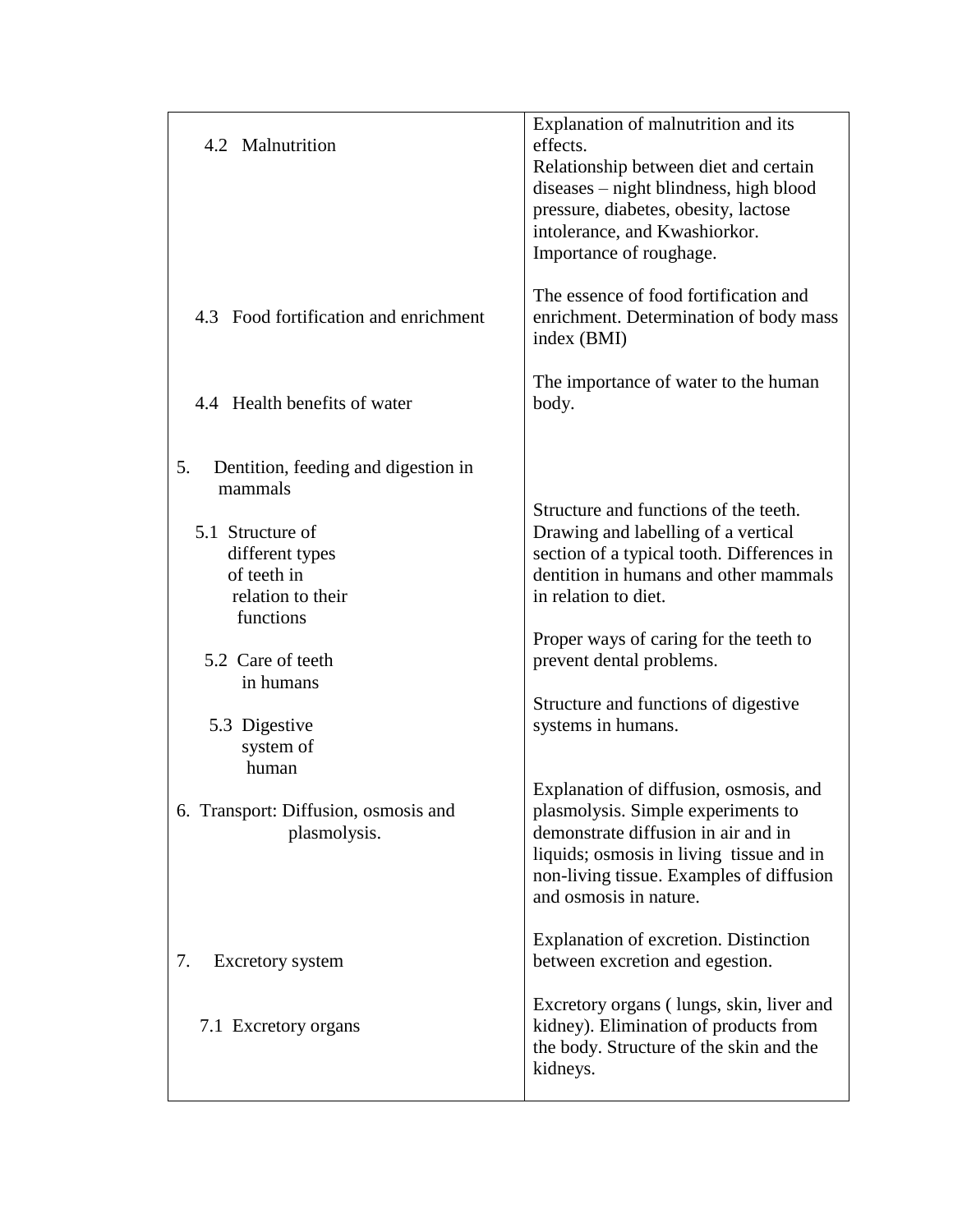| 7.2 Disorders of<br>urinary systems<br>in humans                                           | Bed wetting, urine retention, kidney<br>stone prostate and their remedies.                                                                                                                                                                                                                         |
|--------------------------------------------------------------------------------------------|----------------------------------------------------------------------------------------------------------------------------------------------------------------------------------------------------------------------------------------------------------------------------------------------------|
| 8.<br>Reproductive system<br>and growth in<br>mammals                                      |                                                                                                                                                                                                                                                                                                    |
| 8.1 Mammalian<br>reproductive<br>system                                                    | Structure and function of male and<br>female reproductive systems.                                                                                                                                                                                                                                 |
| 8.2 Male and female                                                                        | Advantages and disadvantages<br>circumcision.                                                                                                                                                                                                                                                      |
| Circumcision<br>8.3 Fertilization,<br>development of<br>the zygote and<br>birth in humans. | The process of fertilization,<br>development of zygote (pregnancy) and<br>birth. Formation of twins: identical,<br>fraternal, and siamese.<br>Details of cell division and anatomy of<br>the embryo not required.                                                                                  |
| 8.4 The process of<br>birth and care<br>for the young                                      | The process of birth in mammals,<br>including pre-natal, post-natal and<br>parental care.                                                                                                                                                                                                          |
| 8.5 Problems<br>associated with<br>reproduction in                                         | and effects of<br>miscarriage,<br>Causes<br>infertility,<br>ectopic<br>pregnancy,<br>impotence, fibroid, disease infections<br>and ovarian cyst.                                                                                                                                                   |
| humans<br>8.6 Sexually<br>transmitted infections<br>(STI's)                                | Types: HIV/ AIDS, gonorrhea, syphilis,<br>candidiasis, herpes, chlamydia and their<br>mode of transmission. Effects of STI's<br>on the health and reproduction in<br>humans.                                                                                                                       |
| 8.7 Phases of growth and development                                                       | Physical and behavioural changes<br>associated with each phase of human<br>development: losing milk teeth and<br>development<br>of<br>permanent<br>teeth,<br>increase in mass, height, development of<br>secondary<br>sexual<br>characters,<br>e.g.<br>menstruation<br>in girls<br>(pre-menstrual) |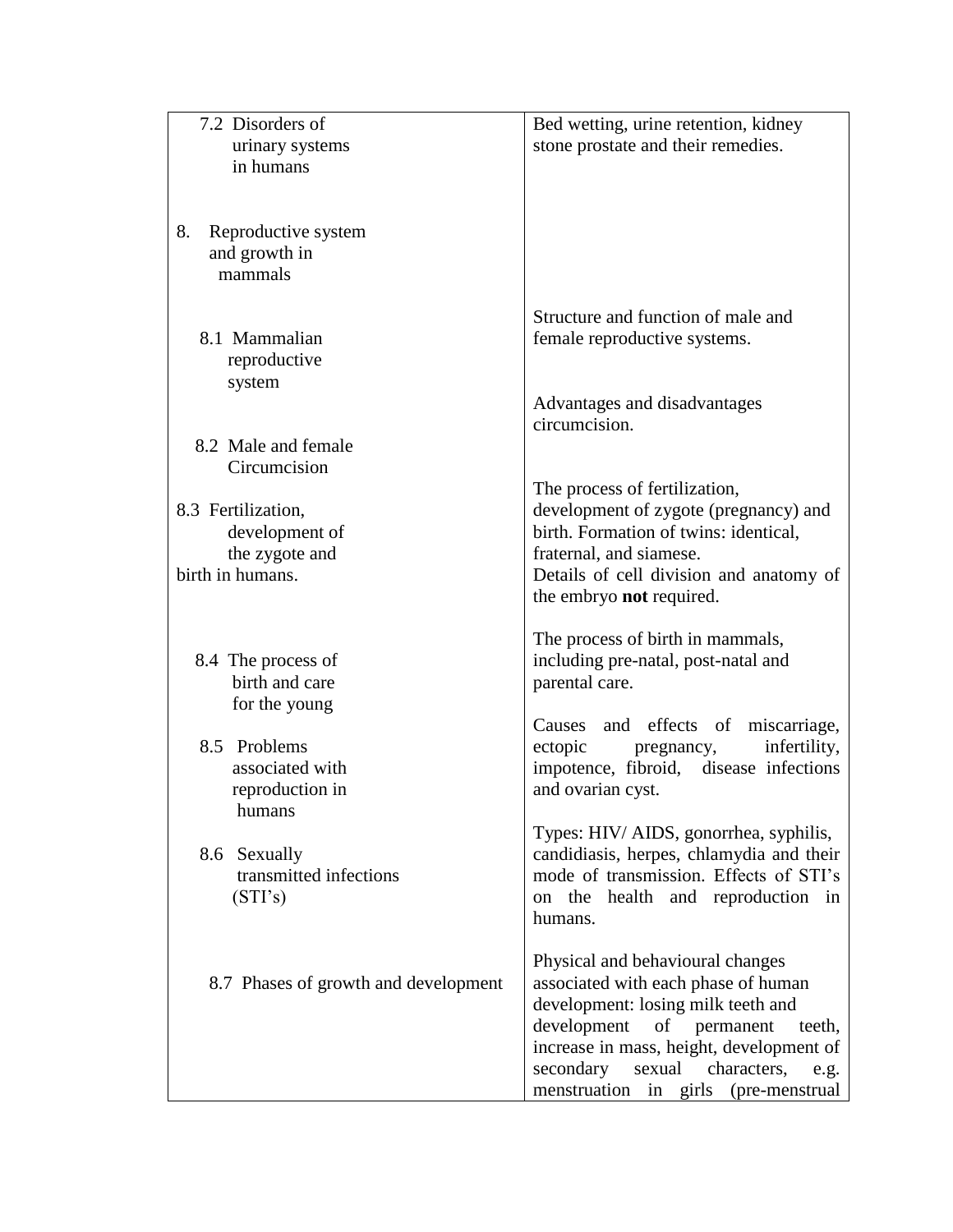|                                                                                                        | syndrome in some women-accompanied<br>by violent moods or depression), wet<br>dreams in boys. Changes in old age<br>should include menopause and<br>its<br>associated problems.                                                                                                 |
|--------------------------------------------------------------------------------------------------------|---------------------------------------------------------------------------------------------------------------------------------------------------------------------------------------------------------------------------------------------------------------------------------|
| 9. The circulatory system<br>9.1 The structure and functions<br>of the circulatory system of<br>humans | The flow of blood through the heart, the<br>the<br>body of<br>lungs<br>and<br>humans.<br><b>Functions</b><br>of the heart, the veins and the arteries in<br>the circulatory system. Detailed<br>structure of cellular components of the<br>blood vessels not required.          |
| 9.2 Composition and functions of blood                                                                 | The structure of blood cells. Functions<br>of blood and blood circulatory system.                                                                                                                                                                                               |
| 9.3 Disorders<br>associated with<br>the blood and the<br>blood circulatory<br>system                   | High blood pressure, low blood<br>pressure and hole-in- heart, leukemia,<br>anaemia.                                                                                                                                                                                            |
| 10. Nervous system<br>10.1 Structure and<br>the function<br>of nervous<br>system                       | Parts of the brain and their functions:<br>fore-brain (cerebrum), mid-brain<br>(cerebellum), hind-brain (medulla<br>oblongata). The spinal cord as part of the<br>central nervous system. Details of<br>electrical and chemical nature of<br>impulse transmission not required. |
| 10.2 Causes and effects of damage to<br>the central nervous system                                     | Accidents, diseases, drug abuse and<br>depression.                                                                                                                                                                                                                              |
| 10.3 Voluntary and involuntary actions                                                                 | Distinction between voluntary and<br>involuntary actions. Importance of reflex<br>action. The reflex arc.                                                                                                                                                                       |
| 10.4 Endocrine system and its<br>functions                                                             | Glands producing hormones, normal<br>functions of hormones and its effects of<br>overproduction and underproduction.<br>The role of thyroxin, adrenaline,                                                                                                                       |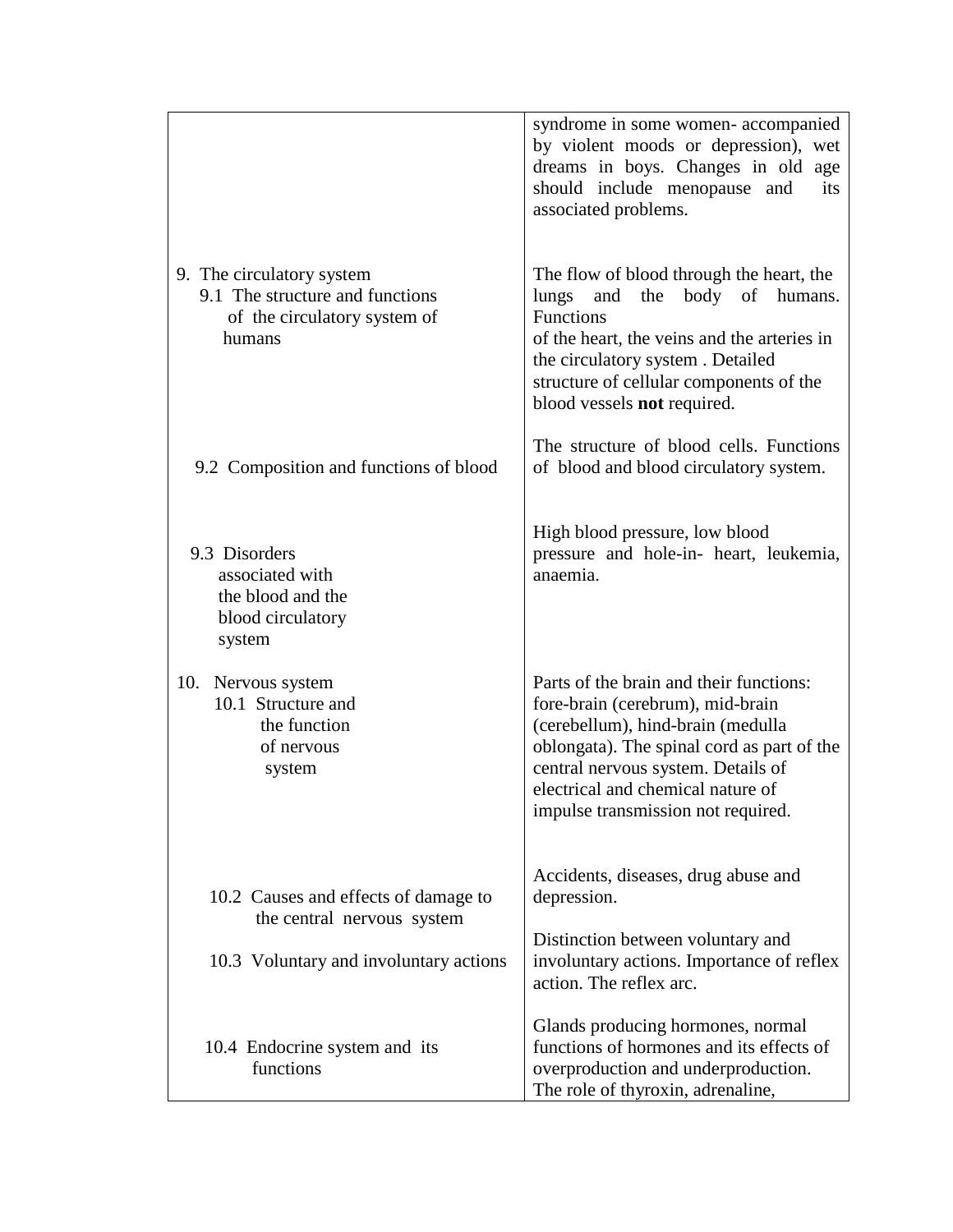|                                                                            | testosterone, oestrogen and insulin.<br>Importance of iodated salt.                                                                                                                                                                                                                                                                                                                                                                                                                                              |
|----------------------------------------------------------------------------|------------------------------------------------------------------------------------------------------------------------------------------------------------------------------------------------------------------------------------------------------------------------------------------------------------------------------------------------------------------------------------------------------------------------------------------------------------------------------------------------------------------|
| D. ENERGY<br>1. Forms of energy<br>and energy<br>transformation            | Illustrations with flow charts to show the<br>following energy transformations: solar<br>energy to chemical in photosynthesis,<br>Chemical energy to electrical energy in<br>voltaic cells, solar energy to electrical<br>energy in solar cells, chemical energy in<br>fossil fuel into thermal energy/electrical<br>energy, potential energy to kinetic<br>energy in falling object, electrical energy<br>to light energy in bulbs, chemical energy<br>is released from glucose during cellular<br>respiration. |
| 1.1 Conservation of<br>energy and<br>efficiency of<br>energy<br>conversion | Explanation of the principle of<br>conservation of energy. Demonstration<br>of the principle of transformation by<br>considering the transformation<br>of<br>potential energy to kinetic energy using<br>a falling object.<br>Explanation of efficiency using the<br>expression:<br>$E =$ energy output x 100%<br>energy input                                                                                                                                                                                   |
| 2. Solar energy<br>2.1 Uses of solar energy                                | The main applications of solar energy:<br>generating electricity, drying materials<br>and heating substances.                                                                                                                                                                                                                                                                                                                                                                                                    |
| 2.2 Application of<br>solar energy                                         | Practical activities to demonstrate the<br>application of solar energy to: dry<br>clothes,<br>heat water for bathing, dry crops for<br>preservation, cook (boil an egg).<br>Advantages of solar energy over the use<br>of fossil fuels as source of energy.                                                                                                                                                                                                                                                      |
| 3. Photosynthesis<br>3.1 The process of<br>photosynthesis                  | Conditions of photosynthesis: light,<br>chlorophyll, carbon dioxide and water.<br>Experiments to show the necessity<br>of light, chlorophyll and carbon dioxide<br>for photosynthesis.                                                                                                                                                                                                                                                                                                                           |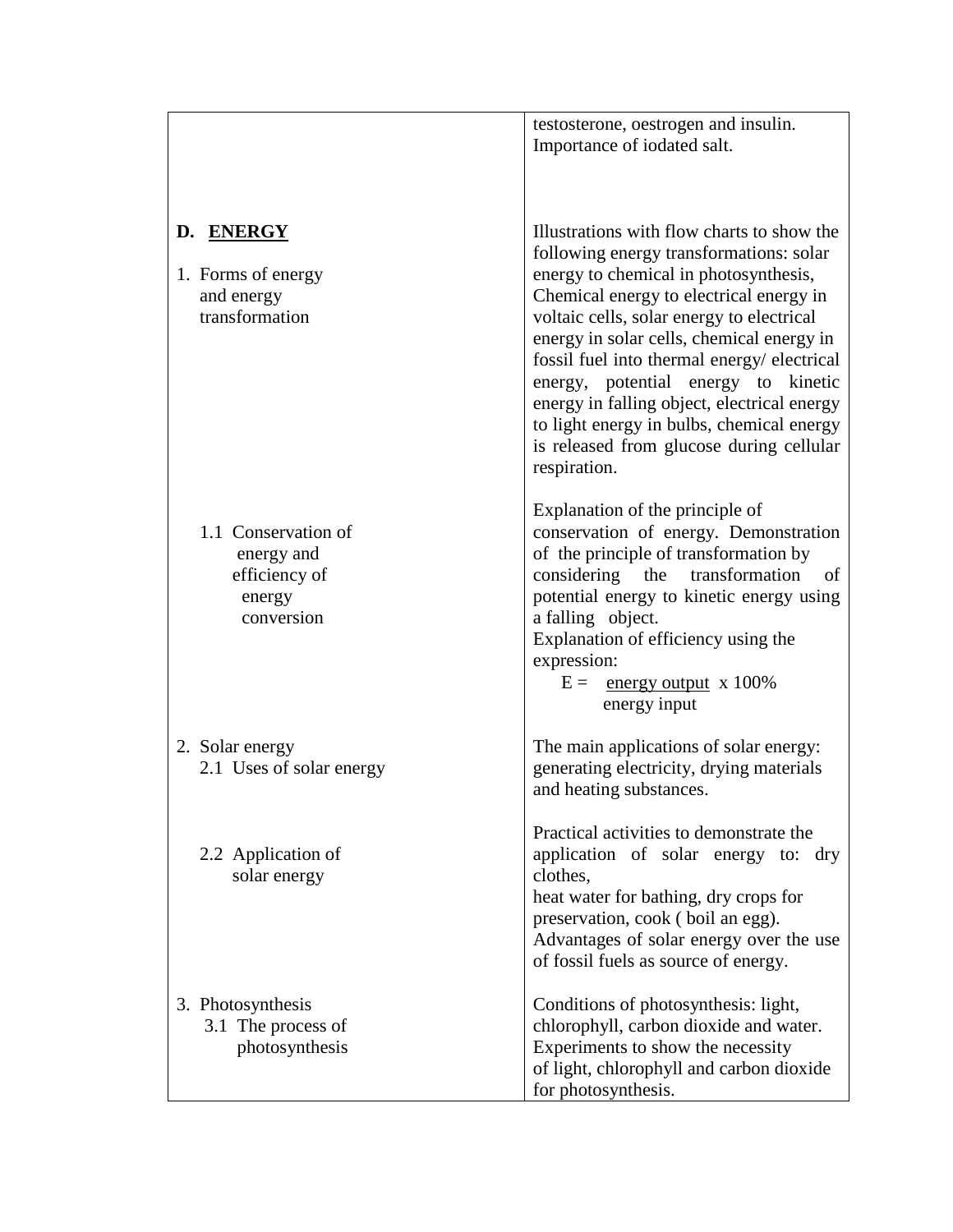| 3.2 Conversion of<br>light energy to<br>chemical<br>energy                                                            | Equations to show how light energy is<br>trapped during the process of<br>photosynthesis and converted to glucose.<br>Test for starch in food and leaf.                                                                                                                                                                                                                          |
|-----------------------------------------------------------------------------------------------------------------------|----------------------------------------------------------------------------------------------------------------------------------------------------------------------------------------------------------------------------------------------------------------------------------------------------------------------------------------------------------------------------------|
| 4. Electronics<br>4.1 Claasification<br>of solid<br>materials into<br>conductors,<br>semiconductors<br>and insulators | Classify solid materials into conductors,<br>semiconductors and insulators. P-type<br>and N-type semiconductors. Behaviour<br>of P.N junction diode in a d.c and a.c<br>electronic circuit. Explanation of<br>rectification.                                                                                                                                                     |
| 4.2 Behaviour of<br>discrete<br>electronic<br>components                                                              | A simple electronic circuit comprising<br>a.c and d.c. source, a resistor and a Light<br>Emitting Diode (LED) in series.<br>Behaviour of the <i>LED</i> when: the switch<br>is closed, switch is opened, resistor is<br>replaced with capacitor, capacitor is<br>replaced with inductor or coil.<br>Repetition of experiment by replacing<br>the d.c. source wih an a.c. source. |
| 4.3 Transistor and<br>its uses                                                                                        | Observe an NPN or PNP Transistor and<br>identify the emitter, the base and the<br>collector.<br>The use of transistor as a switch.<br>Behaviourof NPN transistor in circuit<br>with the base at the junction of two<br>resisitors, its collector at the battery and<br>an LED connected to the emitter.                                                                          |
| 4.4 Amplifer                                                                                                          | Application of transistor as an amplifier.                                                                                                                                                                                                                                                                                                                                       |
| 5. Electrical energy<br>5.1 Nature and<br>source of static<br>and current<br>electricity                              | Explanation of the formation of lighting<br>based on electrostatics. Protection of<br>buildings and installations with lightning<br>arrestors. Sources of static and current<br>electricity. Difference between a.c and<br>d.c and their limitations.<br>Drawing of electric circuit and the                                                                                     |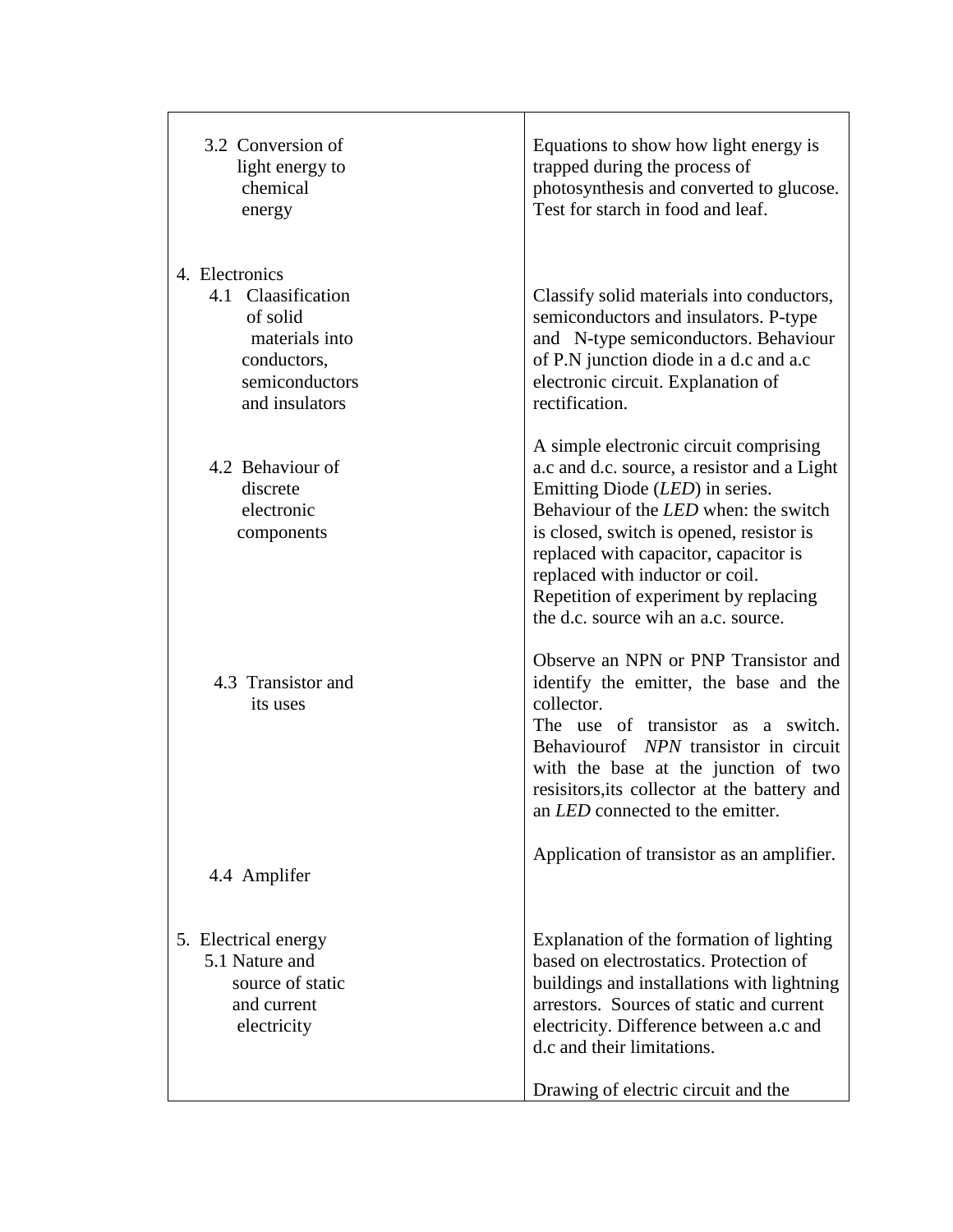| 5.2 Electric circuits                                                                   | functions of each component.<br>Advantages and disadvantages of the<br>components of circuit in series and<br>parallel.                                                                                                                                                                                                                       |
|-----------------------------------------------------------------------------------------|-----------------------------------------------------------------------------------------------------------------------------------------------------------------------------------------------------------------------------------------------------------------------------------------------------------------------------------------------|
| 5.3 Resistance(R),<br>current (I),<br>potential<br>difference (V),<br>and power $(P)$ . | Simple calculation of resistance, current,<br>potential difference using the Ohm's<br>law.<br>Simple calculation for electric power.<br>Importance of power ratings and power<br>rationing. Efficient use of electric<br>appliances.                                                                                                          |
| 5.4 Electric power generation                                                           | Sources of electric power generation:<br>Hydro, thermal, nuclear, solar, wind,<br>tidal and biogas. Basic principles<br>underlying the production of electricity<br>e.g. relative motion between a coil and a<br>magnet.                                                                                                                      |
| 5.5 Power transmission                                                                  | The gadgets and processes involved in<br>the transmission of power: step-up and<br>step-down transformers, wiring a plug,<br>household wiring, stabilizers, fuses and<br>earthing.                                                                                                                                                            |
| 6. Sound energy<br>6.1 Sources of<br>sound                                              | Production of sound from different<br>instruments (pipes, rods or strings and<br>percussions). Nature of sound: velocity,<br>reflection and refraction. Differences in<br>velocity of sound in different media<br>(gas, liquid, solid, and vacuum).<br>Formation of echoes. Determination of<br>the velocity of sound is <b>not</b> required. |
| 6.2 Musical notes<br>and noise                                                          | Classification of different sounds as<br>noise or musical notes (Distinction<br>between musical notes and noise).<br>Explanation of pitch, loudness and<br>quality of musical notes.                                                                                                                                                          |
| 6.3 The human ear                                                                       | Identification of parts of the human ear<br>and description of their functions.<br>The importance of ear muffs.                                                                                                                                                                                                                               |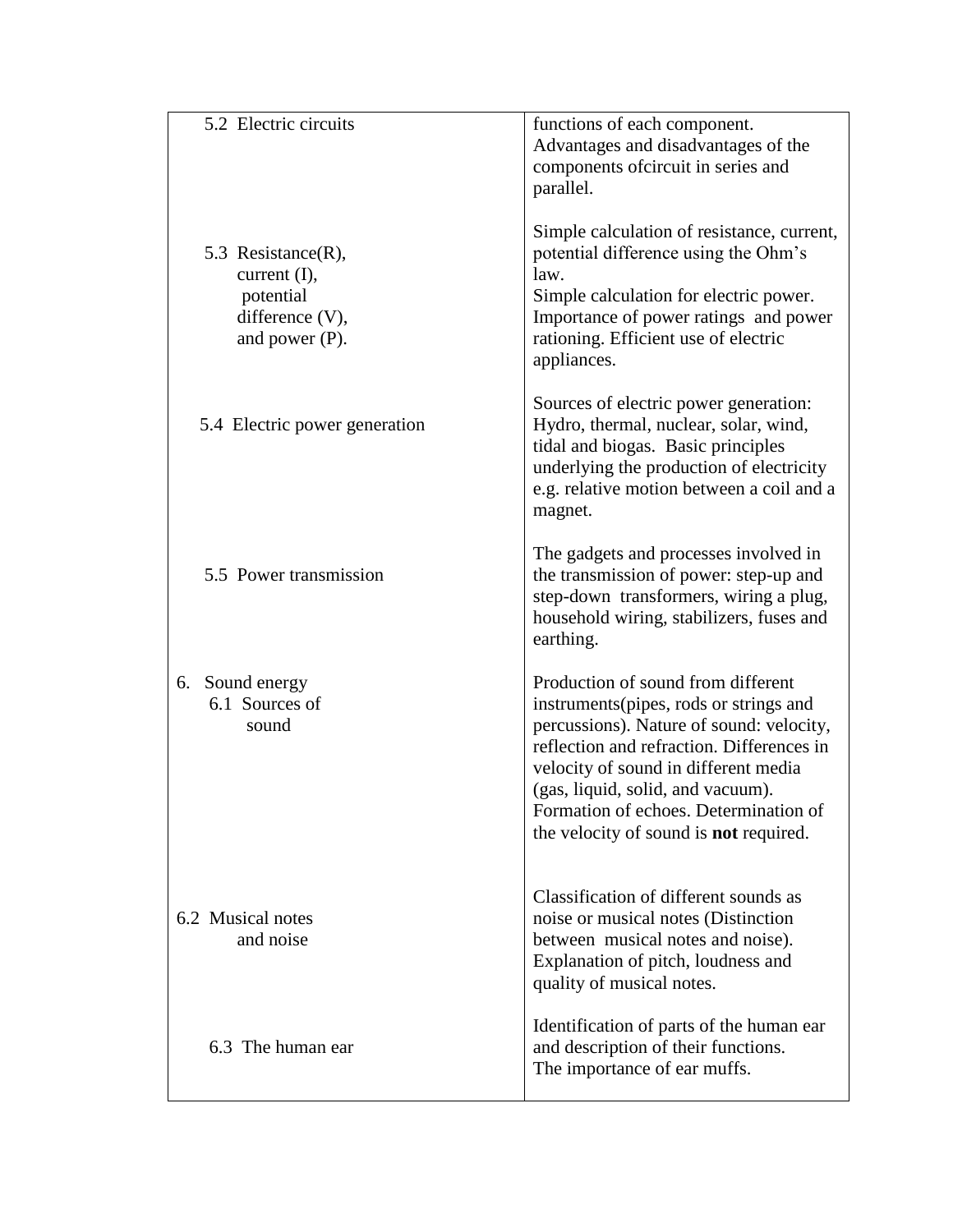|    | 7. Light energy<br>7.1 Reflection and<br>refraction of<br>light | Explanation of reflection and refraction<br>of<br>light. Characteristics of images formed<br>by plane mirror.                                                                                                                                                                                |
|----|-----------------------------------------------------------------|----------------------------------------------------------------------------------------------------------------------------------------------------------------------------------------------------------------------------------------------------------------------------------------------|
|    | 7.2 The mammalian eye                                           | Structure and functions of the parts of<br>the mammalian eye. Eye defects, causes<br>and their correction using the<br>appropriate lenses.                                                                                                                                                   |
|    | 7.3 Dispersion of light                                         | Explanation of dispersion of light.<br>Formation of rainbow.                                                                                                                                                                                                                                 |
|    | 7.4 Primary and secondary colours                               | Distinction between primary (red, green,<br>blue) and secondary (yellow, violet,<br>indigo, orange) colours. Demonstration<br>of the behaviour of objects under<br>different coloured lights.                                                                                                |
|    | 7.5 Electromagnetic spectrum                                    | Explanation of electromagnetic<br>spectrum. Application of each<br>component in the spectrum. Calculation<br>and detailed treatment not required.                                                                                                                                            |
| 8. | Heat energy<br>8.1 Nature and sources of heat<br>energy         | Explanation of why heat is a form of<br>energy. Sources of heat energy.                                                                                                                                                                                                                      |
|    | 8.2 Modes of heat transfer                                      | Demonstration of the rate of flow of heat<br>in a metal bar of different materials.<br>Applications of conduction, convection,<br>and radiation (e.g. vacuum flask and<br>ventilation).                                                                                                      |
|    | 8.3 Temperature                                                 | Definition of temperature. Concept of<br>thermal equilibrium between bodies.<br>Units: degree Celsius( ${}^{0}C$ ) and kelvin(K)<br>in which temperature is expressed.<br>Fahrenheit should be mentioned. Uses<br>and limitations of different types of<br>thermometers e.g. liquid-in-glass |
|    |                                                                 | (alcohol and mercury), gas, resistance<br>thermometers. Advantages and<br>disadvantages of mercury and alcohol as<br>thermometric liquids. Clinical<br>thermometer. Thermostat and how it                                                                                                    |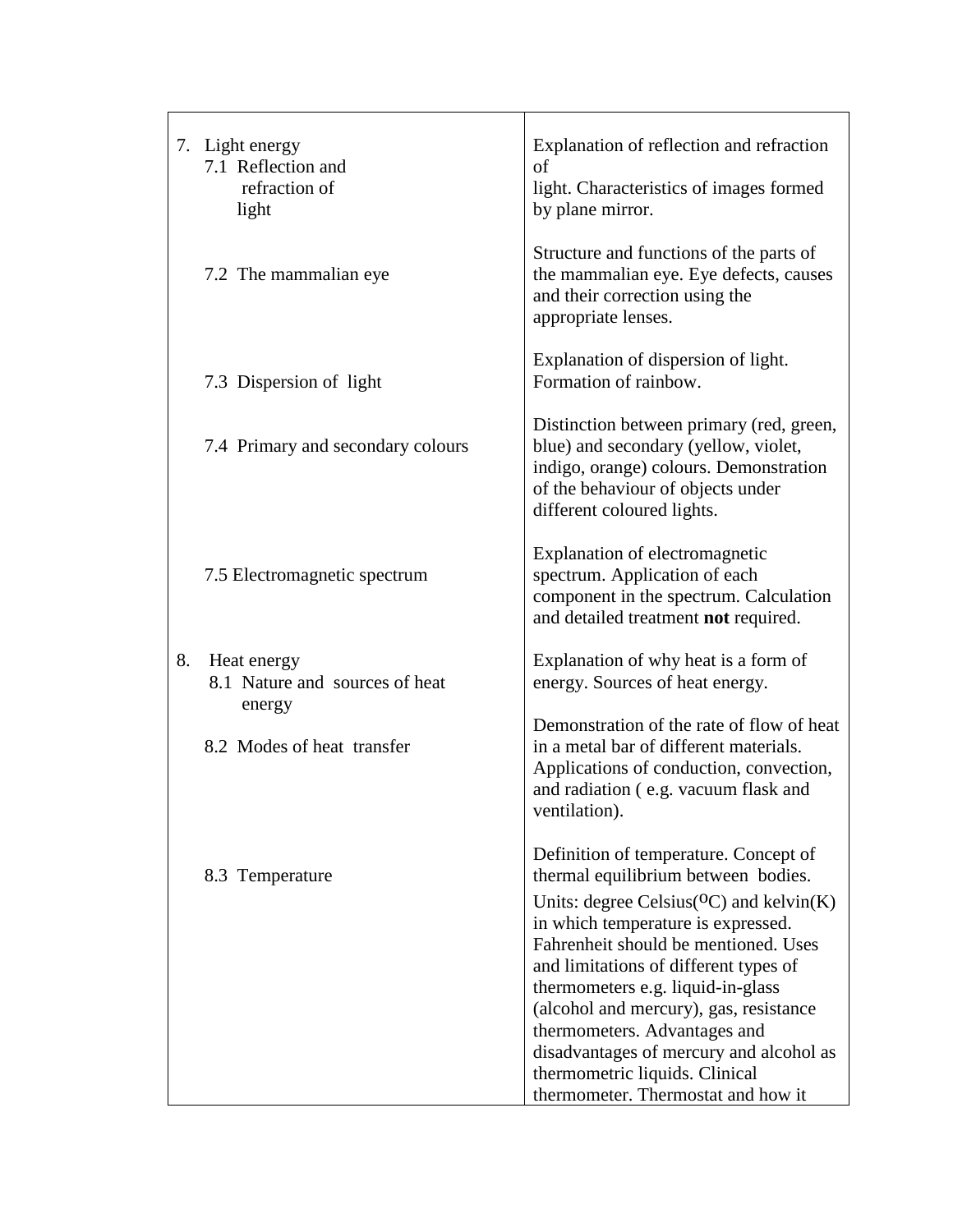|    |                                                     | works.                                                                                                                                                                                                                                                                                                                                            |
|----|-----------------------------------------------------|---------------------------------------------------------------------------------------------------------------------------------------------------------------------------------------------------------------------------------------------------------------------------------------------------------------------------------------------------|
|    | 8.4 Thermal expansion                               | The ball and ring experiment to show<br>that a body expands when heated.<br>Applications of expansion e.g.<br>thermostats, sagging of electric cable,<br>bursting of inflated hot lorry tyres.                                                                                                                                                    |
|    | 8.5 Change of state of matter                       | Explanation of how heat causes change<br>of state of matter. Latent heat.<br>Distinction between latent heat of fusion<br>and latent heat of vaporization.<br>Evaporation; Application of principles<br>of evaporation in heat reduction e.g.<br>regulation of body temperature by the<br>skin, and cooling of water in local clay<br>water pots. |
|    | 9. Nuclear energy<br>9.1 Radioactivity              | Causes of nuclear instability and how<br>they emit radiation to become stable.<br>Types of radiation (alpha and beta<br>particles, and gamma rays).                                                                                                                                                                                               |
|    | 9.2 Radioisotopes                                   | The nature, production and use of<br>radioisotopes: food preservation,<br>sterilization of equipment, treatment of<br>diseases, pest control and crop<br>improvement.                                                                                                                                                                             |
|    | 9.3 Uses of nuclear energy                          | Uses of nuclear energy e.g. in the<br>production of electricity.                                                                                                                                                                                                                                                                                  |
|    | 9.4 Protection from the<br>effects of radioactivity | Harmful effects of radioactivity and how<br>to protect people from the effects e.g.<br>atomic bombs.                                                                                                                                                                                                                                              |
|    | 9.5 Nuclear waste disposal                          | Problems associated with the disposal of<br>nuclear waste.                                                                                                                                                                                                                                                                                        |
| Е. | <b>INTERACTIONS OF MATTER</b>                       |                                                                                                                                                                                                                                                                                                                                                   |
| 1. | Ecosystem<br>1.1 Basic ecological terms             | Explanation of ecological terms:<br>ecosystem, species, population,                                                                                                                                                                                                                                                                               |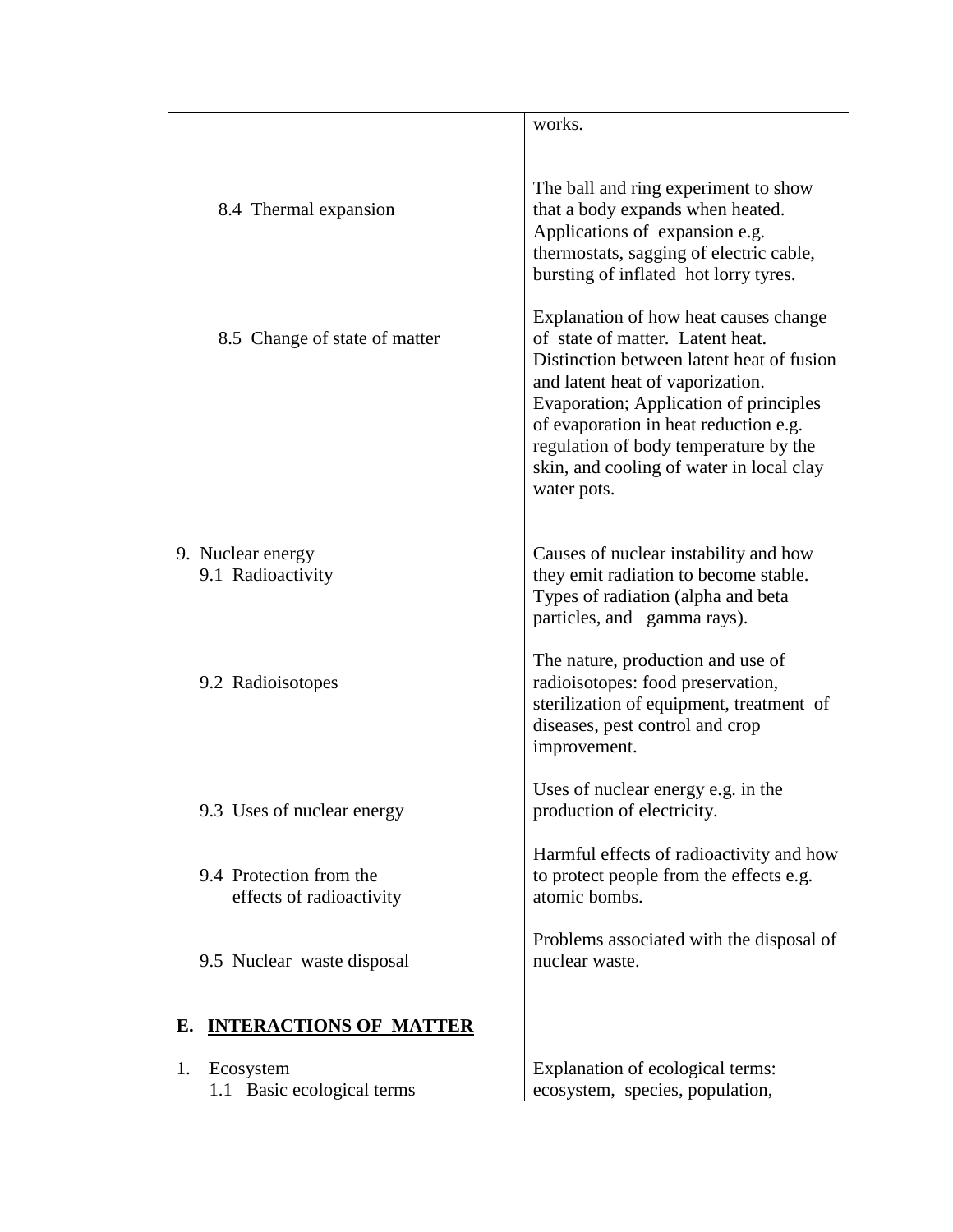|                                                               | ecology, ecosphere and community.                                                                                                                                                                                                                                                                                                                                                                                                                                                                                                                      |
|---------------------------------------------------------------|--------------------------------------------------------------------------------------------------------------------------------------------------------------------------------------------------------------------------------------------------------------------------------------------------------------------------------------------------------------------------------------------------------------------------------------------------------------------------------------------------------------------------------------------------------|
| 1.2 Types of ecosystem and their<br>components                | Natural ecosystem: fresh water, marine,<br>estuarine, lake, rainforest, savanna and<br>desert.<br>Artificial<br>ecosystem:<br>farmland, man-made lake,<br>roads.<br>Components of ecosystem: biotic/living<br>(plants and animals) and abiotic/ non-<br>living(soil, air, and water). Effects of the<br>components on each other. Ecological<br>factors:<br>biotic<br>(predation)<br>and<br>competition) and abiotic (climatic<br>factors, salinity, altitude and slope of<br>land) Appropriateness of instruments<br>used to measure abiotic factors. |
| 1.3 Food chain and food web                                   | Explanation of food chain and food web.<br>Identification of components of food<br>chain and food web: producers (green<br>plants),<br>primary<br>consumers<br>(herbivores), secondary consumers<br>(carnivores). Decomposers should be<br>mentioned.                                                                                                                                                                                                                                                                                                  |
| 2. Atmosphere and climate change<br>2.1 Regions of atmosphere | Layers of the atmosphere: troposphere,<br>stratosphere, mesosphere, and<br>thermosphere. Description of the<br>characteristics of each layer in terms of<br>thickness, temperature, air quality and<br>composition, pressure and support<br>for human activities.                                                                                                                                                                                                                                                                                      |
| 2.2 Human activities and their effects on<br>the atmosphere   | Effects of human activities on the<br>atmosphere: air transport, defence,<br>industrialization and agriculture.                                                                                                                                                                                                                                                                                                                                                                                                                                        |
| 2.3 Atmospheric pollutants                                    | Sources and effects of the following<br>major pollutants: oxides of lead,<br>nitrogen and sulphur; ozone, halons<br>(carbon and halogen compounds).                                                                                                                                                                                                                                                                                                                                                                                                    |
| 2.4 Green house effect                                        | Explanation of 'greenhouse' and its<br>effect: Global warming and climate<br>change. Possible factors to address the<br>problem of global warming. Greenhouse<br>gases e.g. carbon (IV) oxide and                                                                                                                                                                                                                                                                                                                                                      |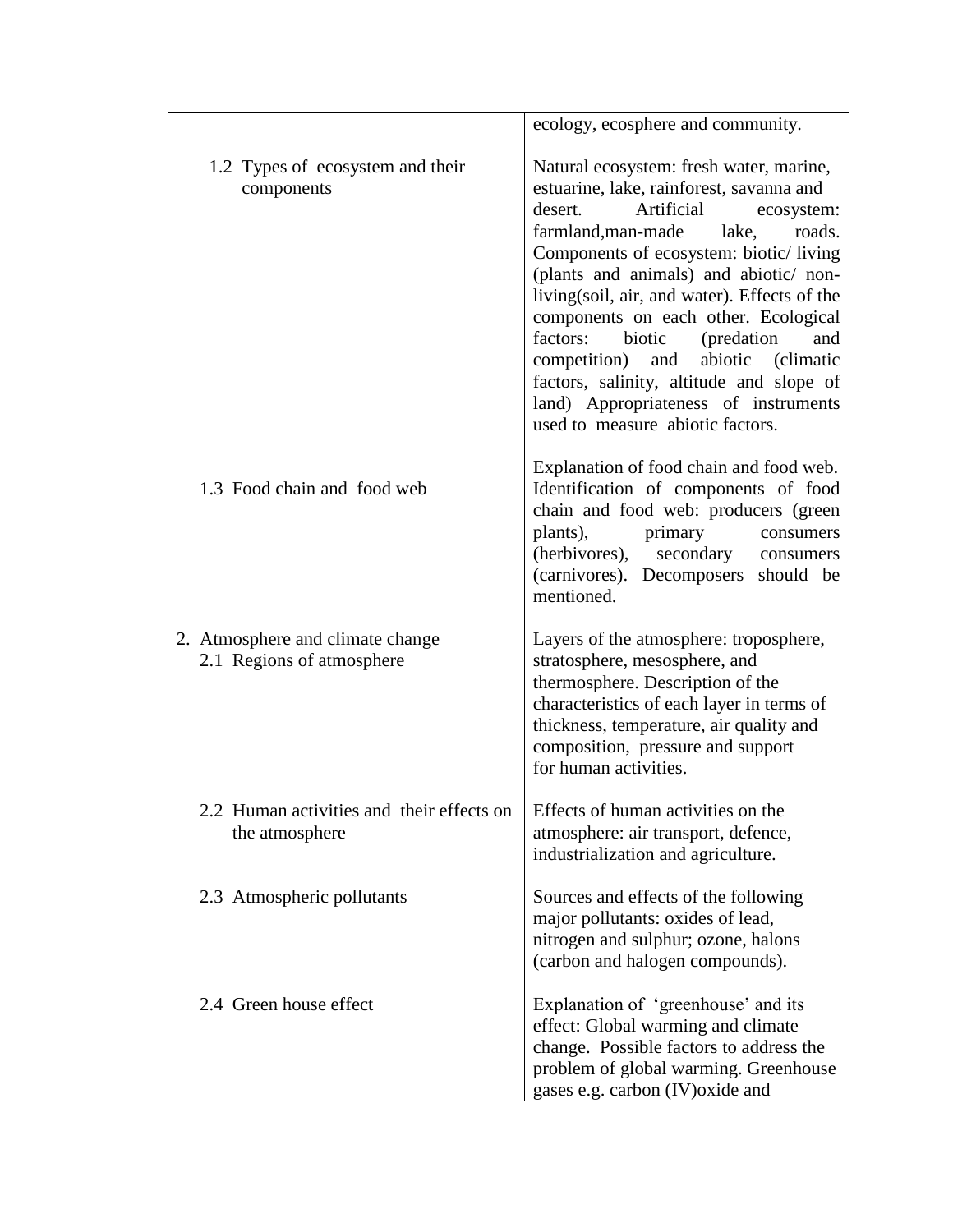| 2.5 Ozone layer<br>Ozone layer and how it protects living<br>organisms. Causes and effects of the<br>depletion of the ozone layer. Sources<br>and effects of CFCs on the ozone layer.<br>2.6 Acid rain<br>Identification of acidic pollutants which<br>cause acid rain. The effects of acid rain<br>on the environment (damage to<br>buildings, paints forests etc).<br>3. Infection and diseases<br>3.1 Causes of Diseases<br>Pathogenic: bacteria, virus, fungi,<br>protozoa and rickettsia. Non-<br>pathogenic: nutritional, genetic, stress<br>conditions, and poor sanitation.<br>3.2 Common diseases<br>Modes of transmission, symptoms,<br>methods of prevention and control of<br>common diseases (air borne, water<br>related, insect borne, food contaminated,<br>nutrition, sexually transmitted,<br>communicable, zoonotic diseases).<br>4. Magnetism<br>Classification of various kinds of<br>4.1 Magnetic and non-magnetic materials<br>materials as magnetic and non-<br>magnetic. Permanent and temporary<br>magnets. The use of magnetism the<br>following gadgets: telephone earpiece,<br>loud speakers, microphones, magnetic<br>compass, generation of electricity, fridge<br>doors, etc.<br>Explanation of magnetic field.<br>4.2 Magnetic field<br>Demonstration of magnetic fields around<br>a bar magnet using compressor or iron<br>fillings.<br>4.3 Magnetization and demagnetization<br>Processes of magnetization and<br>demagnetization. The production and<br>use of electromagnets. Complete | methane. |
|-----------------------------------------------------------------------------------------------------------------------------------------------------------------------------------------------------------------------------------------------------------------------------------------------------------------------------------------------------------------------------------------------------------------------------------------------------------------------------------------------------------------------------------------------------------------------------------------------------------------------------------------------------------------------------------------------------------------------------------------------------------------------------------------------------------------------------------------------------------------------------------------------------------------------------------------------------------------------------------------------------------------------------------------------------------------------------------------------------------------------------------------------------------------------------------------------------------------------------------------------------------------------------------------------------------------------------------------------------------------------------------------------------------------------------------------------------------------------------------------------------------------------------|----------|
|                                                                                                                                                                                                                                                                                                                                                                                                                                                                                                                                                                                                                                                                                                                                                                                                                                                                                                                                                                                                                                                                                                                                                                                                                                                                                                                                                                                                                                                                                                                             |          |
|                                                                                                                                                                                                                                                                                                                                                                                                                                                                                                                                                                                                                                                                                                                                                                                                                                                                                                                                                                                                                                                                                                                                                                                                                                                                                                                                                                                                                                                                                                                             |          |
|                                                                                                                                                                                                                                                                                                                                                                                                                                                                                                                                                                                                                                                                                                                                                                                                                                                                                                                                                                                                                                                                                                                                                                                                                                                                                                                                                                                                                                                                                                                             |          |
|                                                                                                                                                                                                                                                                                                                                                                                                                                                                                                                                                                                                                                                                                                                                                                                                                                                                                                                                                                                                                                                                                                                                                                                                                                                                                                                                                                                                                                                                                                                             |          |
|                                                                                                                                                                                                                                                                                                                                                                                                                                                                                                                                                                                                                                                                                                                                                                                                                                                                                                                                                                                                                                                                                                                                                                                                                                                                                                                                                                                                                                                                                                                             |          |
|                                                                                                                                                                                                                                                                                                                                                                                                                                                                                                                                                                                                                                                                                                                                                                                                                                                                                                                                                                                                                                                                                                                                                                                                                                                                                                                                                                                                                                                                                                                             |          |
| demagnetization of permanent magnet.                                                                                                                                                                                                                                                                                                                                                                                                                                                                                                                                                                                                                                                                                                                                                                                                                                                                                                                                                                                                                                                                                                                                                                                                                                                                                                                                                                                                                                                                                        |          |
| 5. Force, motion, and pressure<br>Explanation of the various types of<br>5.1 Force                                                                                                                                                                                                                                                                                                                                                                                                                                                                                                                                                                                                                                                                                                                                                                                                                                                                                                                                                                                                                                                                                                                                                                                                                                                                                                                                                                                                                                          |          |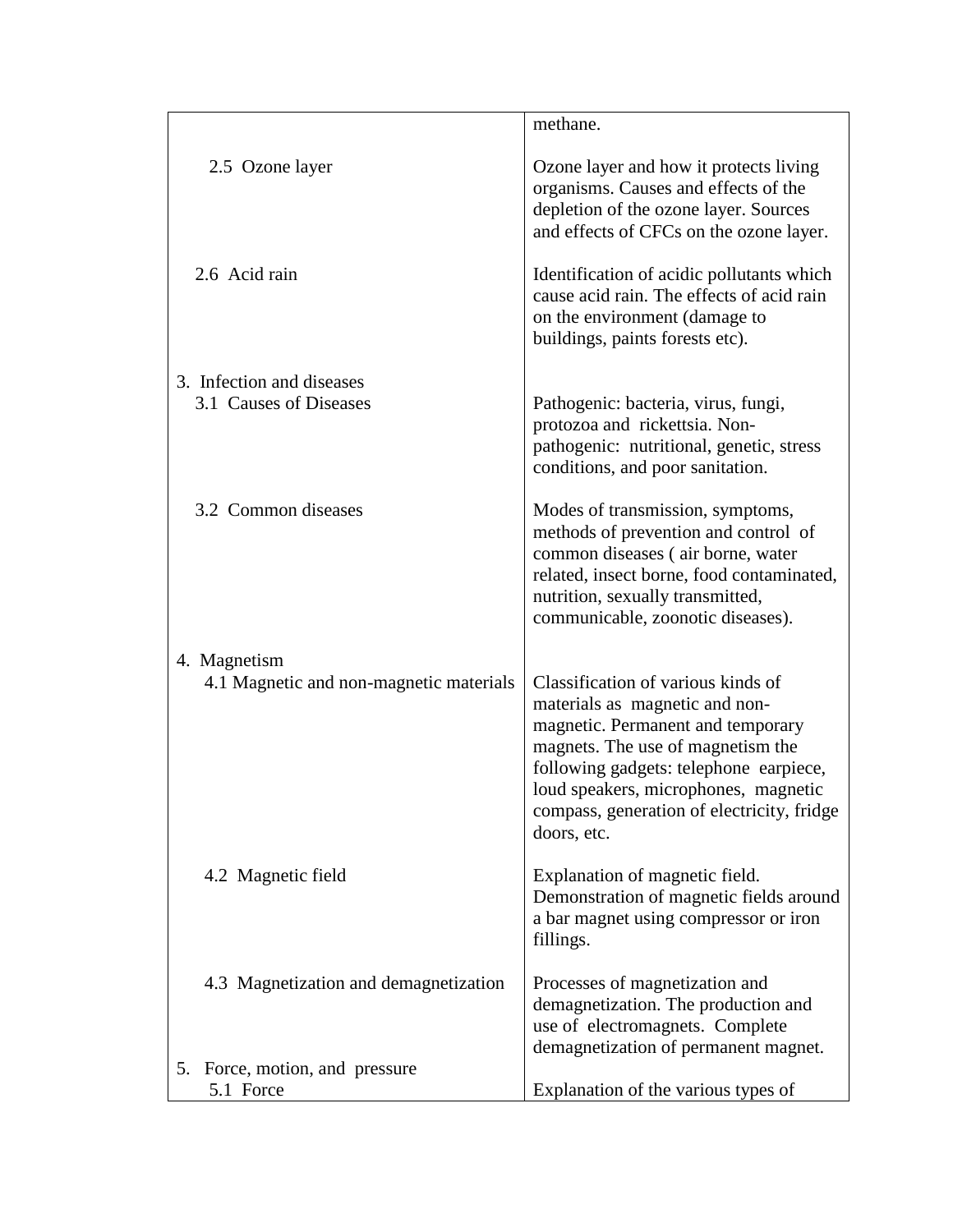|                                                                        | forces: frictional, viscous, gravitational,<br>weight, electrostatic, magnetic, upthrust,<br>tension and push / pull.                                                                                                                                                                                                                                                                                                                                                                  |
|------------------------------------------------------------------------|----------------------------------------------------------------------------------------------------------------------------------------------------------------------------------------------------------------------------------------------------------------------------------------------------------------------------------------------------------------------------------------------------------------------------------------------------------------------------------------|
| 5.2 Archimedes Principle and law of<br>flotation                       | Explanation of the Archimedes Principle<br>and law of flotation. Explanation of the<br>following phenomena: the flight of<br>birds and flotation of boats.                                                                                                                                                                                                                                                                                                                             |
| 5.3 Distance, displacement, speed,<br>velocity, momentum, acceleration | Definition of the terms: distance,<br>displacement, speed, velocity,<br>acceleration, and momentum. Simple<br>calculations required                                                                                                                                                                                                                                                                                                                                                    |
| 5.4 Stability of objects                                               | Explanation of centre of gravity.<br>Determination of centre of gravity of<br>rectangular, triangular, and irregular<br>shaped cardboards using the knife edge.<br>Types of equilibrium: stable, unstable,<br>neutral equilibrium. Stability based on<br>the following activities: Demonstration<br>of the three types of stability using a<br>cone on a flat surface. Effect of loading<br>a vehicle on the top carrier or on the<br>base carrier on the stability of the<br>vehicle. |
| 5.5 Pressure                                                           | Definition of pressure. Effects of<br>pressure in solids, in liquids and in<br>gases (use of bicycle pump, hydraulics,<br>siphons and water pumps).                                                                                                                                                                                                                                                                                                                                    |
| 6. Safety in the community<br>6.1 Safe use of appliances in the home   | Proper use and handling of household<br>appliances to prevent accidents at home:<br>avoidance of overloading of electric<br>sockets, extreme care in using the<br>heating coil in metal/ plastic containers,<br>use of gloves. Precautionary measures<br>in preventing accidents in the home.                                                                                                                                                                                          |
| 6.2 First aid methods                                                  | Demonstration of the following using<br>models: mouth-to-mouth resuscitation<br>method, methods of extinguishing<br>different fires, treatment of burns, cuts                                                                                                                                                                                                                                                                                                                          |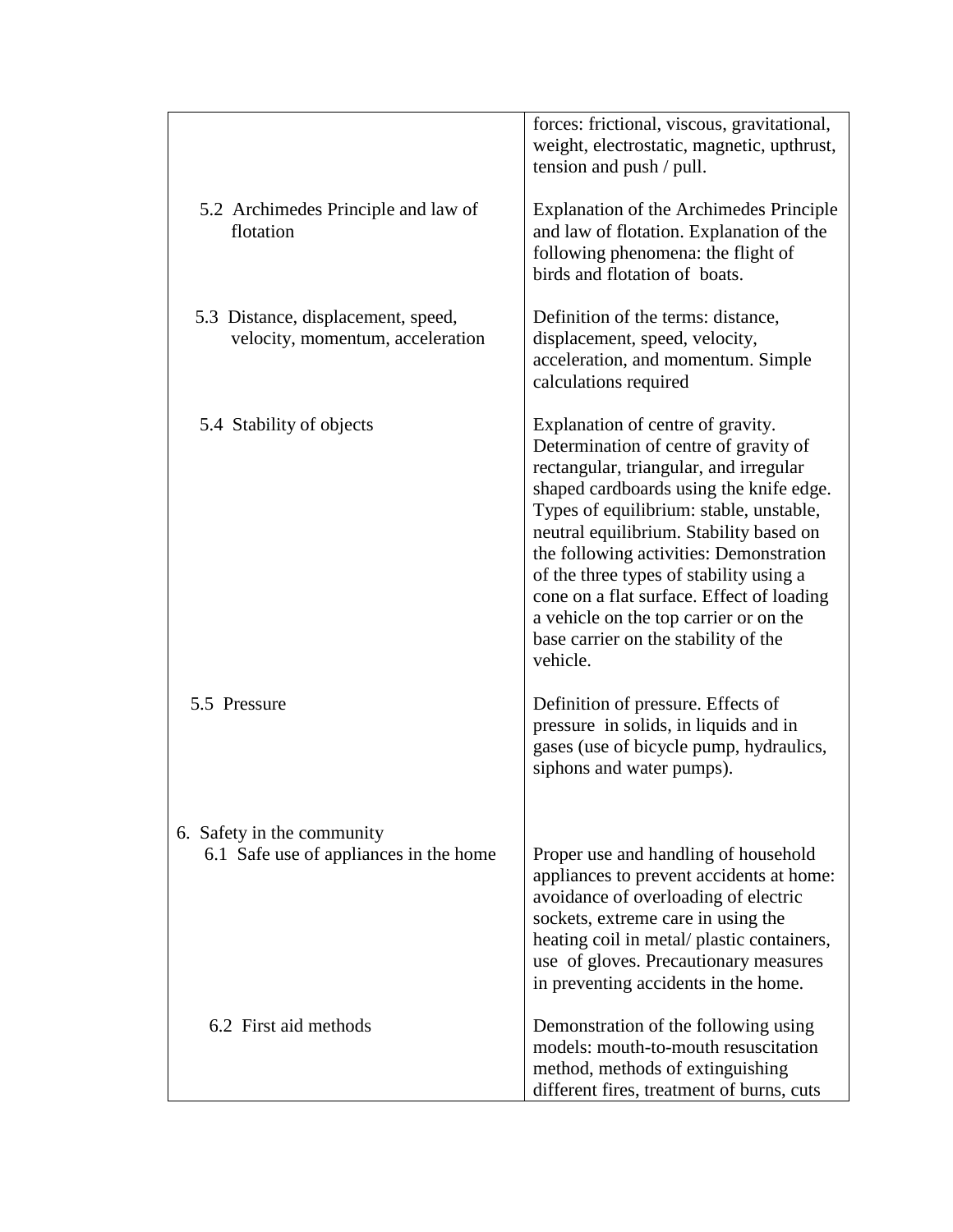|                                                                                                                                                                                                         | and electric shocks.                                                                                                                                                                                                                                                                                                                                                                                                                                       |
|---------------------------------------------------------------------------------------------------------------------------------------------------------------------------------------------------------|------------------------------------------------------------------------------------------------------------------------------------------------------------------------------------------------------------------------------------------------------------------------------------------------------------------------------------------------------------------------------------------------------------------------------------------------------------|
| 6.3 Hazardous substances                                                                                                                                                                                | Possible hazards that can occur in<br>working environment e.g. dust, fumes,<br>toxic substance, corrosive substances,<br>fire, food contamination, harmful<br>radiation (X-rays), poisonous substances<br>from heated or frozen plastics. Effects of<br>hazardous substances on human body,<br>e.g. blindness, burns, nausea, vomiting,<br>and allergies.                                                                                                  |
| 6.4 Common hazards in the community                                                                                                                                                                     | Appraisal of the adequacy of the various<br>hazards, warning labels on containers<br>and other places. Techniques involved in<br>preventing fire due to electrical and<br>chemical causes, and bush fires.                                                                                                                                                                                                                                                 |
|                                                                                                                                                                                                         | Community hazards: diseases, pests and<br>parasites outbreak, insanitary conditions,<br>traffic problems in towns and cities,<br>pollution problems and waste<br>generation.                                                                                                                                                                                                                                                                               |
| 6.5 Roles of health service organizations:<br>(WHO, FAO, UNICEF, Foods and<br>Drugs Board Ghana Health Service,<br>Red Cross, Red Crescent, EPA,<br>Ghana Standards Board, UNPFA,<br><b>Blue Cross)</b> | Functions of health organizations such<br>as public health and sanitation, public<br>health education, proper siting of refuse<br>dumps, provision of waste disposal<br>facilities, and provision of public toilets.<br>Factors that promote public health.<br>Importance of proper sanitation in<br>diseases control. Efficient town planning<br>and village planning systems, places of<br>garbage disposal, good clean roads and<br>street connections. |
| 7. Variation and inheritance<br>7.1 Chromosomes and genes                                                                                                                                               | Chromosomes as bearers of genes/<br>hereditary materials and recessive and<br>dominant characters; genotype and<br>phenotype. Inheritance of a single pair<br>of contrasting characters e.g height<br>(tallness and shortness) to second filial<br>generation.<br>Simple treatment of Mendel's first law<br>inheritance.<br>Application<br>of<br>οf<br>the                                                                                                 |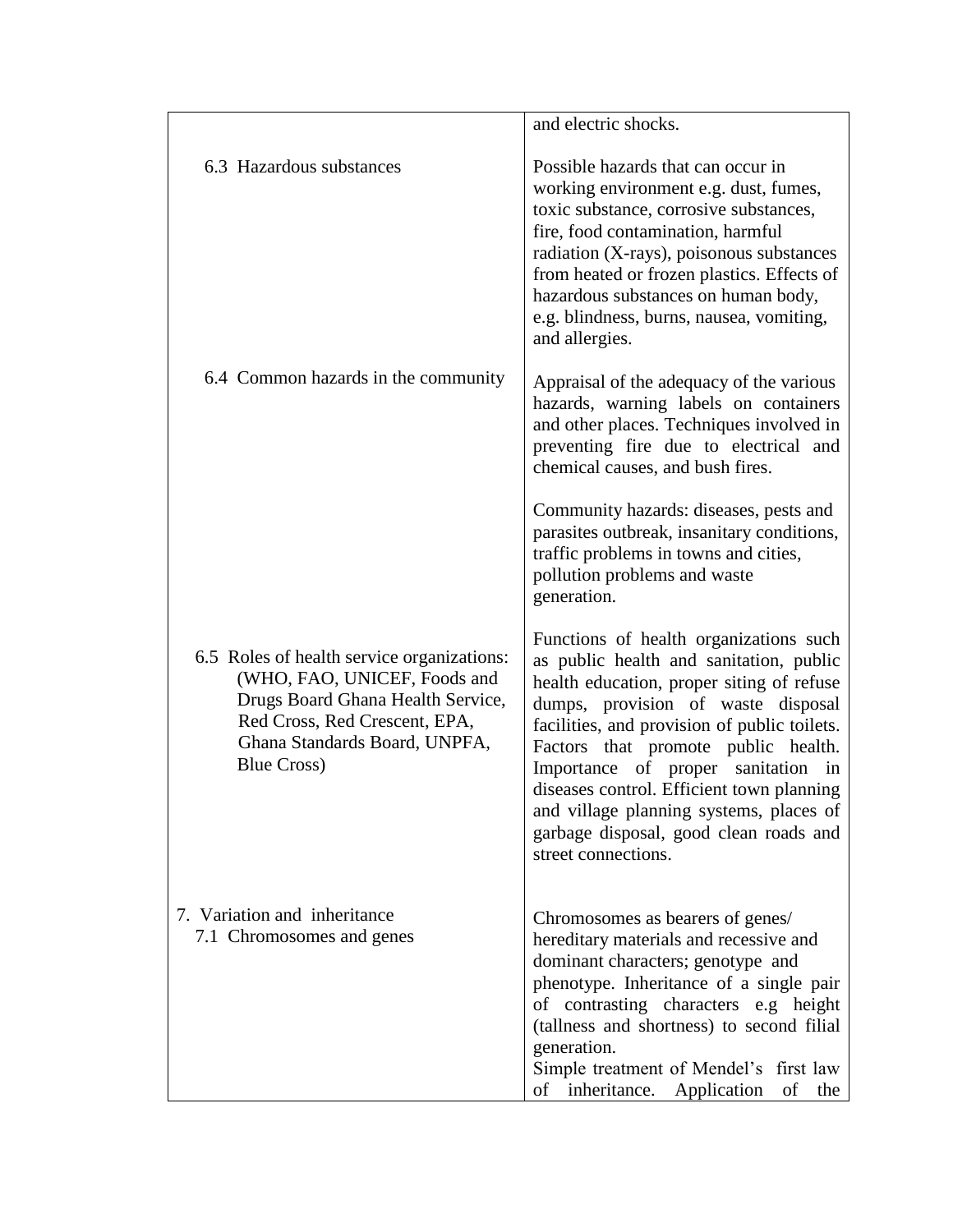|                                                    | sequence of inheritance with respect to<br>cloning of stem cells. DNA Test.<br>Heritable<br>non-heritable<br>and<br>characteristics in human.                                                                                                                                     |
|----------------------------------------------------|-----------------------------------------------------------------------------------------------------------------------------------------------------------------------------------------------------------------------------------------------------------------------------------|
| 7.2 Variation                                      | Explanation of variation. Causes and<br>consequences of variation: Mutation<br>should be mentioned as one of the<br>causes of variation e.g. resistance of<br>some organisms to drugs or chemicals,<br>albinism in humans.                                                        |
| 7.3 Sex determination and sex-linked<br>characters | Explanation of sex determination at<br>fertilization. Effects of sex preference on<br>family relationship.<br>$Sex-$<br>linked<br>characters.                                                                                                                                     |
| 7.4 Blood groups and Rhesus factor                 | Types of blood groups and Rhesus factor<br>and their importance for marriage, blood<br>paternity<br>transfusion<br>and<br>test.<br>Inheritance of blood groups and Rhesus<br>factor. Problems in marriage due to<br>incompatibility Rh-factor and how to<br>avoid these problems. |
| 7.5 Sickle cell gene and Sickle cell<br>anaemia    | Inheritance of sickle<br>cell<br>gene.<br>Acquisition of sickle cell anaemia.<br>Management of sickle cell anaemia.                                                                                                                                                               |
| 8. Work and machines<br>8.1 Work, energy and power | Definition of work, energy and power.<br>Simple calculations required.                                                                                                                                                                                                            |
| 8.2 Simple machines                                | Identification of simple machines such<br>as levers, pulleys, wheels, and axle and<br>inclined planes. Classes of levers should<br>be mentioned. Explanation of<br>mechanical advantage, velocity ratio and<br>efficiency of machines. Simple<br>calculations required.           |
| 8.3 Friction                                       | Definition of friction, effects of friction<br>and methods of reducing friction.<br>Advantages and disadvantages of<br>friction.                                                                                                                                                  |